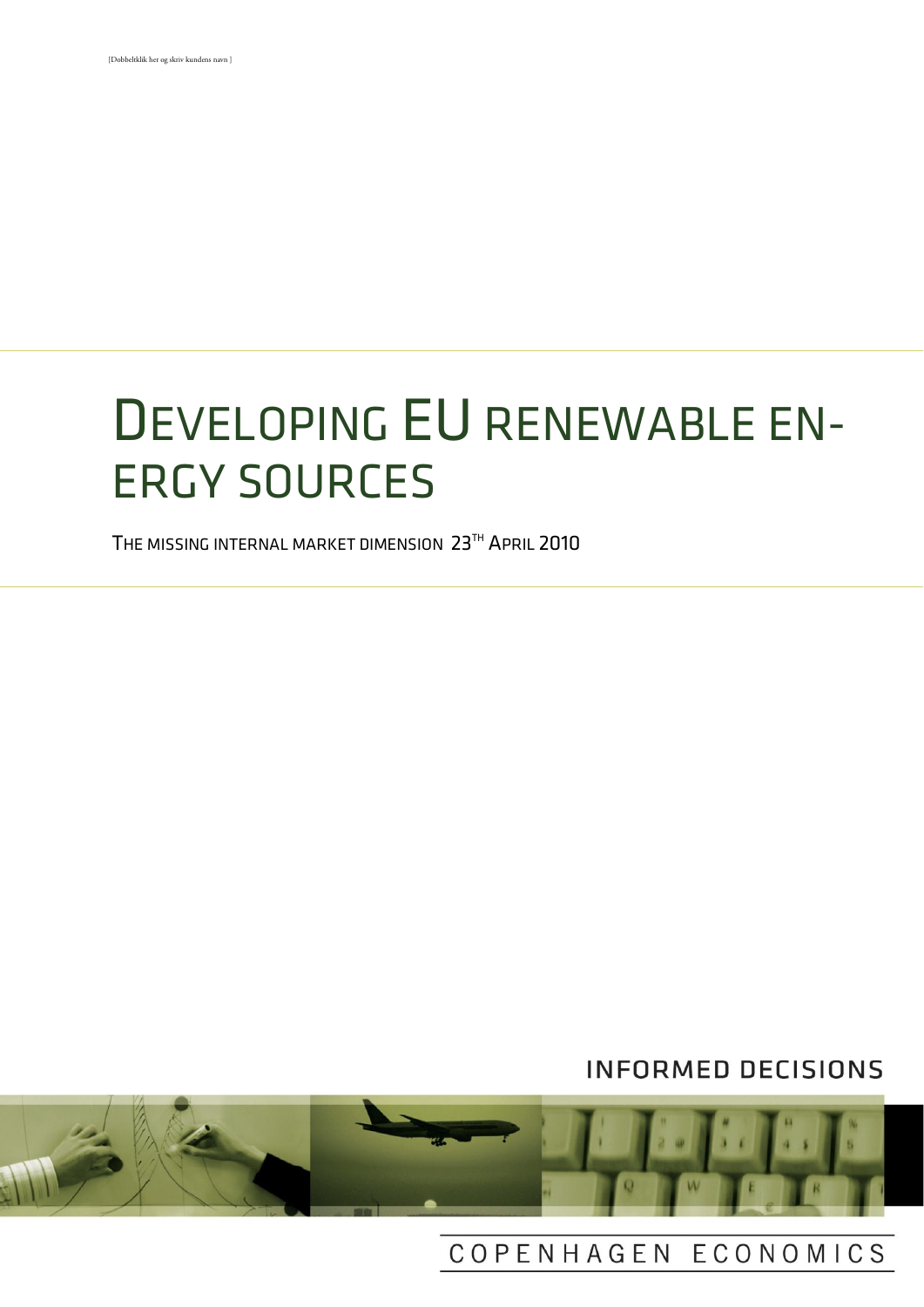COLOPHON

 $\overline{\phantom{a}}$ 

| Author:      | Managing Economist Helge Sigurd Næss-Schmidt, Economists Ulrik Møller and |
|--------------|---------------------------------------------------------------------------|
|              | Jonatan Topp                                                              |
| Client:      | <b>RECS</b> International                                                 |
| Date:        | $21th$ April                                                              |
| <b>ISBN:</b> |                                                                           |
| Contact:     | SANKT ANNÆ PLADS 13, 2nd FLOOR   DK-1250 COPENHAGEN                       |
|              | PHONE: +45 7027 0740   FAX: +45 7027 0741                                 |
|              | WWW.COPENHAGENECONOMICS.COM                                               |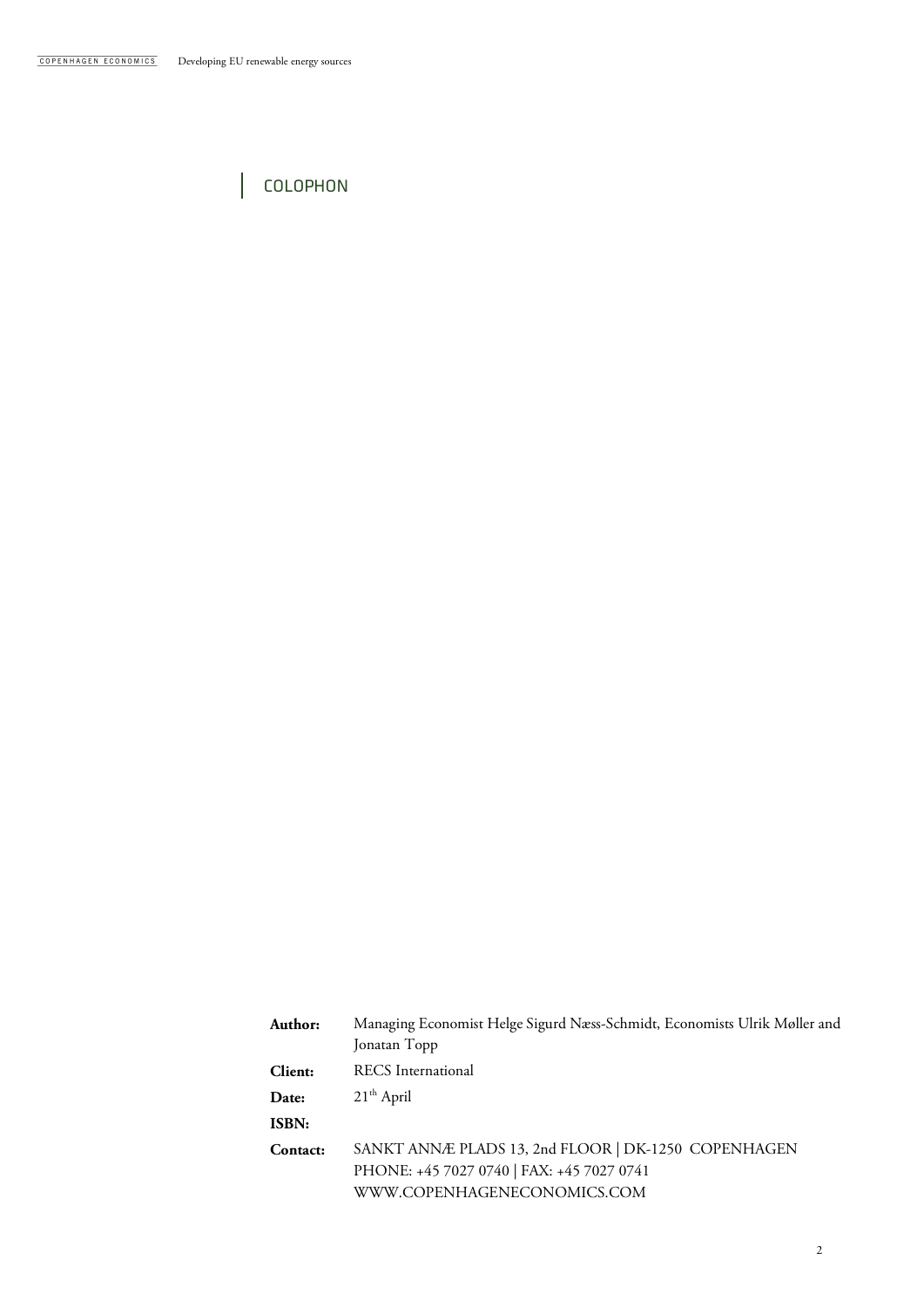$\overline{\phantom{a}}$ 

# TABLE OF CONTENTS

|                   | Chapter 1 The real success criteria for evaluation of support schemes 6 |  |  |  |
|-------------------|-------------------------------------------------------------------------|--|--|--|
| 1.1.              |                                                                         |  |  |  |
| 1.2.              |                                                                         |  |  |  |
| 1.3.              |                                                                         |  |  |  |
| 1.4.              |                                                                         |  |  |  |
| 1.5.              |                                                                         |  |  |  |
|                   |                                                                         |  |  |  |
| 2.1.              |                                                                         |  |  |  |
| 2.2.              |                                                                         |  |  |  |
| 2.3.              |                                                                         |  |  |  |
| <b>References</b> |                                                                         |  |  |  |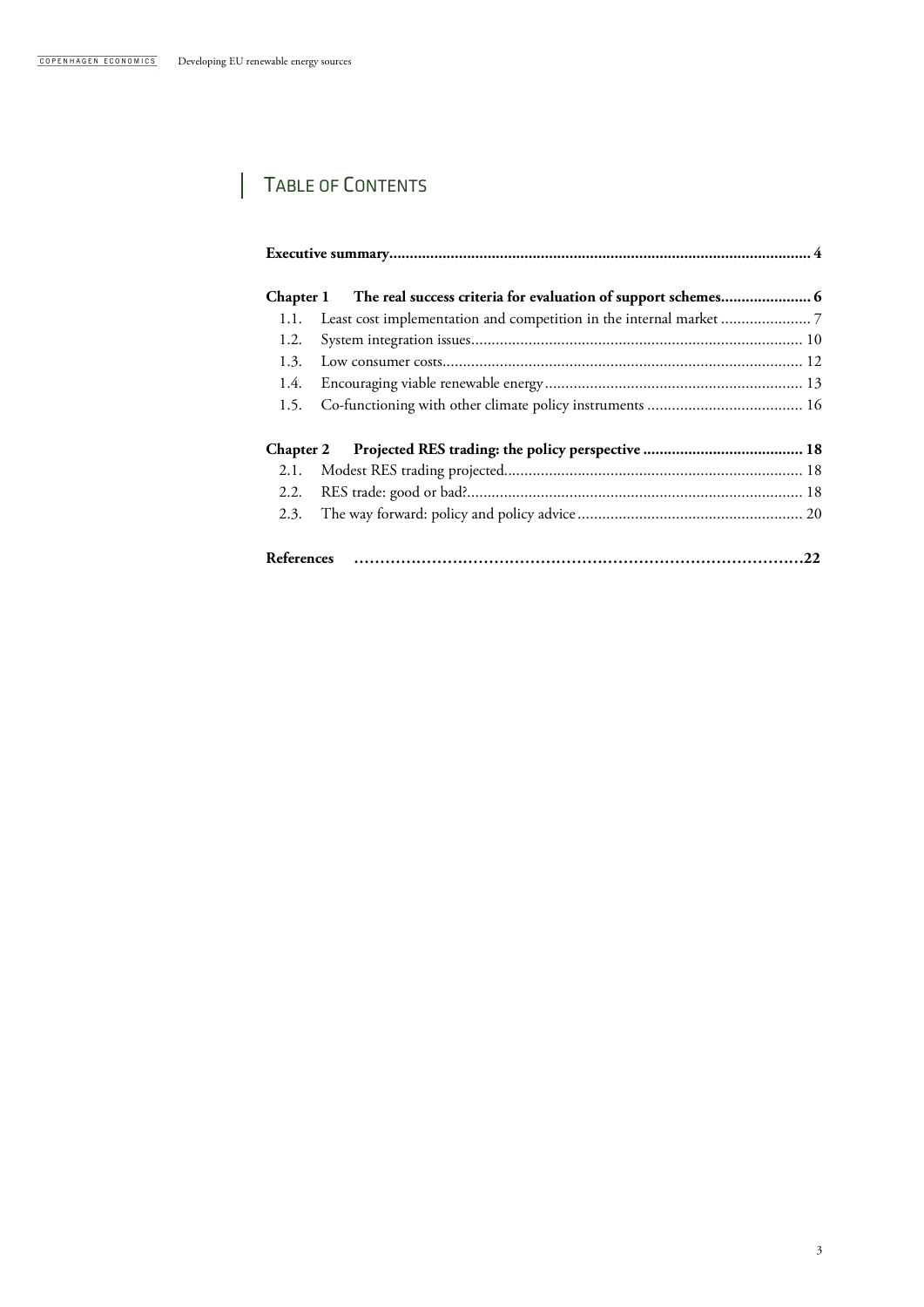# EXECUTIVE SUMMARY

EU has adopted legally binding targets for the production of energy from renewable energy sources (RES): 20 per cent of final energy consumption for the EU as a whole is split up into 27 different minimum national targets. This raises the questions: what instruments should EU as a whole, as well as Member States use to implement that target? And, how should this policy be reviewed in a long term context of much larger ambitions in terms of reducing carbon emissions and promote alternative low carbon energy sources?

We argue that the approach adopted by EU and its Member States is a wrong and unnecessarily expensive route to take. It is based on national defined support systems and leads to next to no trade between Member States. This approach fails to exploit the comparative advantages of some regions in production of renewable energy. It will make dealing with climate change and energy security more expensive, and risks undermining the commitment to ambitious long term climate and energy policy goals and the support of a competitive EU energy sector.

The scepticism towards trade-based systems that undid the EU-Commission's early (unofficial) and more (internal) market friendly approach was at least partly based on a number of evaluation studies that had major failings. These studies tended to focus on a very narrow comparison between two kinds of support schemes; feed-in systems (FI), where each technology gets a support that is sufficiently high to make it viable for a private investor, and Tradable Green Certificates (TGC). With TGCs the support is driven by a legally binding target specifying the overall amount of renewable energy while the price of such certificates are set by the marginal supplier of renewable energy.

All evaluations agree that the TGC system is the best suited of the two in picking out the most efficient production but TGCs are often rejected for two reasons. First, as the (marginal) price set by the TGC system is determined by the most expensive supplier; low-cost producers are deemed to harvest "windfall" profits. Second, by its' nature TGC will not support very expensive technologies and hence lead to a smaller palette of deployed RE sources.

Neither of these two criticisms bears much scrutiny. First, if trade is indeed exploited by many Member States then the price of TGC will be set by relatively low-cost producers, avoiding the need to support, inter alia, more expensive off-shore wind. Windfall profits largely related to hydropower and well-placed land-based wind power utilities can be "socialised" by different mechanisms as, for instance, also used when granting rights to oil exploration. *Second*, TGCs are likely over time to price in expansion of hydropower, land based windmills, biomass and thermal power – itself a very diverse palette of technologies. Coupled with still cleaner coal and gas production, this should bring about a sizeable expansion in the diversity of energy sources in the coming decades. In addition, EU and its Member States have many other instruments in its place to support the development of renewable energy in a long term perspective. The use of feed-in mechanisms to advance innovation efforts and reduce future production costs ("learning costs") is a very costly and non-targeted way for the EU to meet the challenge of largely replacing EU's use of fossil sources over the com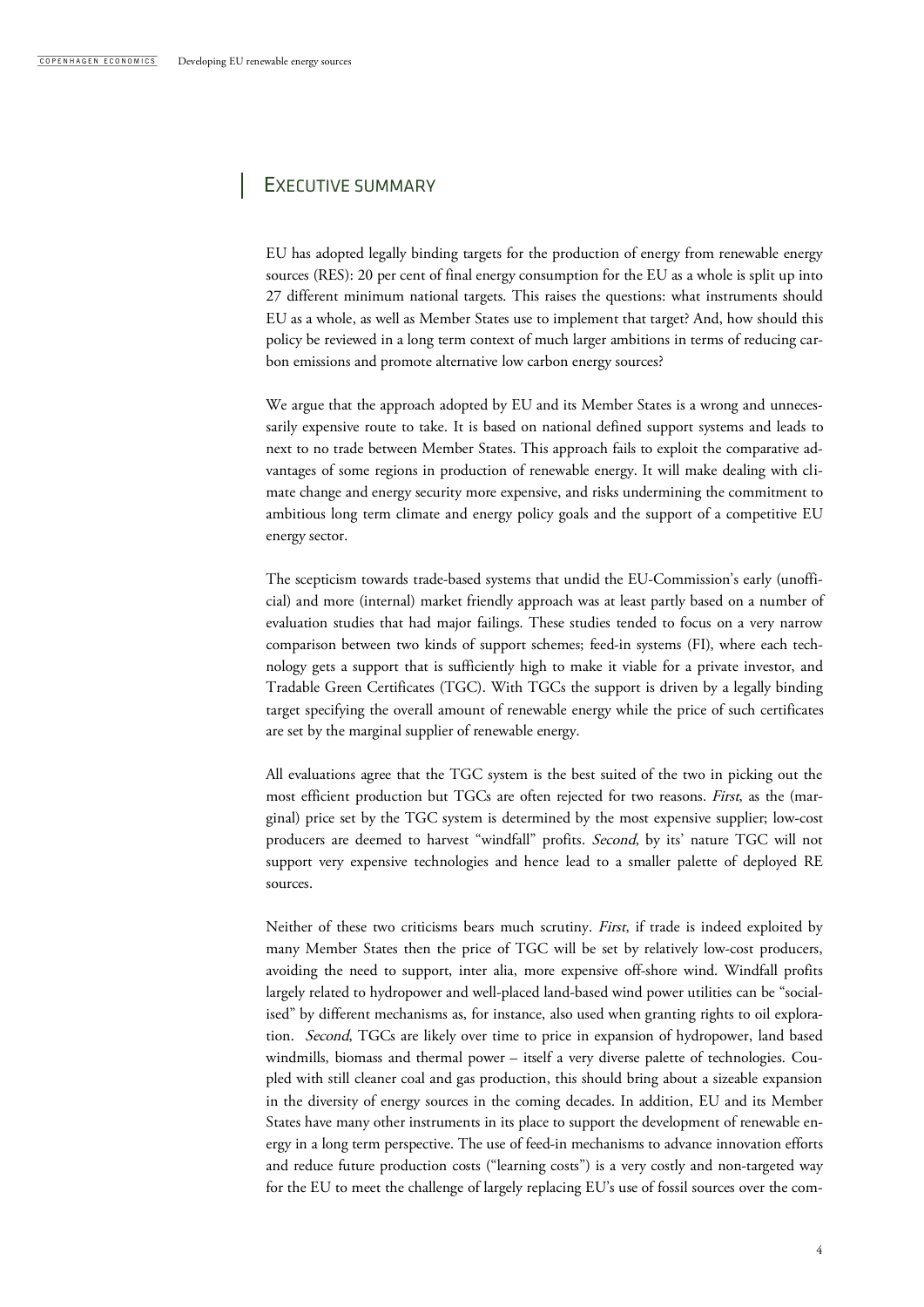ing decades with much cleaner technologies. This is a job much more effectively delivered by targeted RD policies.

We conclude that further research in this area is called for. In particular the potential gains from increased trade should be studied further. In this note we sketch out some of the key issues that need to be looked into and review some possible routes that can be taken towards long term reform. The EU Commission's review in 2014 on the functioning of the REdirective, including its provisions for possible trade in renewable energy, should be used to establish this long term path based upon a careful review of the options.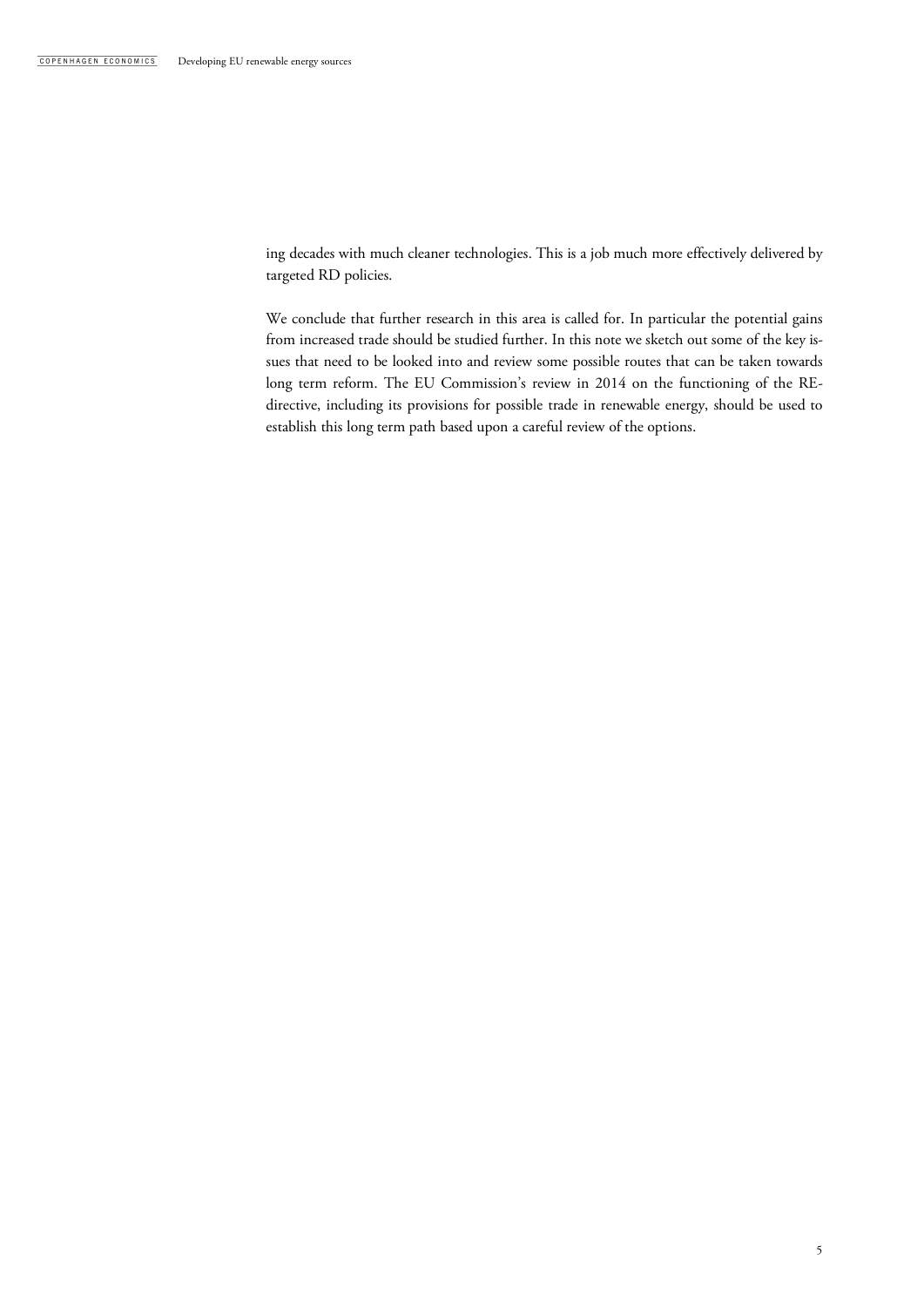# Chapter 1 THE REAL SUCCESS CRITERIA FOR EVALUATION OF SUPPORT SCHEMES

A wide array of instruments and combinations of instruments to support renewable electricity are in place today. Two main support systems are dominant for near term deployment, feed-in support systems and Tradable Green Certificates of origin (TGC), cf. Box 1.1.

#### Box 1.1 Descriptions of feed-in support and TGC

Feed-in support system:

- In all variants of feed-in systems a support is applied to each potential technology ensuring that it is viable.
- In its fixed variant, the support tariff is provided to the producer, either *instead* of the power price offered in "ordinary" electricity spot markets to other producers, primarily coal or gas based or as a guaranteed minimum price where the tariffs " $\it fils up$ " the difference between the actual power price and guaranteed minimum price .
- In its premium variant, the tariff is provided on top of the ordinary price with the total price thus fluctuating with market price.

Tradable Green Certificates of origin (TGC):

- Producers of certified renewable energy are provided with certificates that prove the renewable origin of the energy source.
- When traded it derives value from consumer obligations to purchase RE or simply from consumers' idealistic aim to support green energy. Consumers will face a penalty for non-compliance with obligations, hence creating an incentive to purchase certificates
- In the EU Commission approach, they gain potentially direct new value across countries by way of the new binding national targets for all countries that create obligations to attain specific shares of renewable energy.

There are also some cross-over models combining elements of TGC with feed-in tariffs. In UK, technologies with broadly similar costs and maturity-to-market characteristics are banded together in a group with one common support tariff to encourage competition between technologies.

Other countries combine either green certificate schemes (Sweden and UK) or feed-in schemes (for example The Netherlands and Denmark) with tendering mechanism to solicit market based offers to supply energy in new and potential high-cost segments in the market, e.g. off-shore wind. Furthermore, all countries provide government funding to research, development and innovation in the energy sector.

Source: Copenhagen Economics

To decide which of the possible support schemes that is most successful, some kind of criteria for what the support schemes should achieve is needed. In their operational form such success criteria for support schemes for renewable energy are often rather narrow. As a consequence, comparisons between types of support schemes risk being too crude to achieve their goal; to decide if one type of support scheme is better than the others. Therefore, the Commission's conclusion that "Well-adapted feed in tariff regimes are generally the most efficient and effective support schemes for promoting renewable electricity"<sup>1</sup> is in our view not accurate.

We propose to evaluate the most effective way to deal with EUs 2020 RE objectives for RES-E by using five criteria. The criteria are in line with the policy goals of least cost, low consumer prices, encouragement of viable technologies, power system integration and cofunctioning with other climate policy instruments, cf. Table 1.1.

 $1$  EC (2008), p.3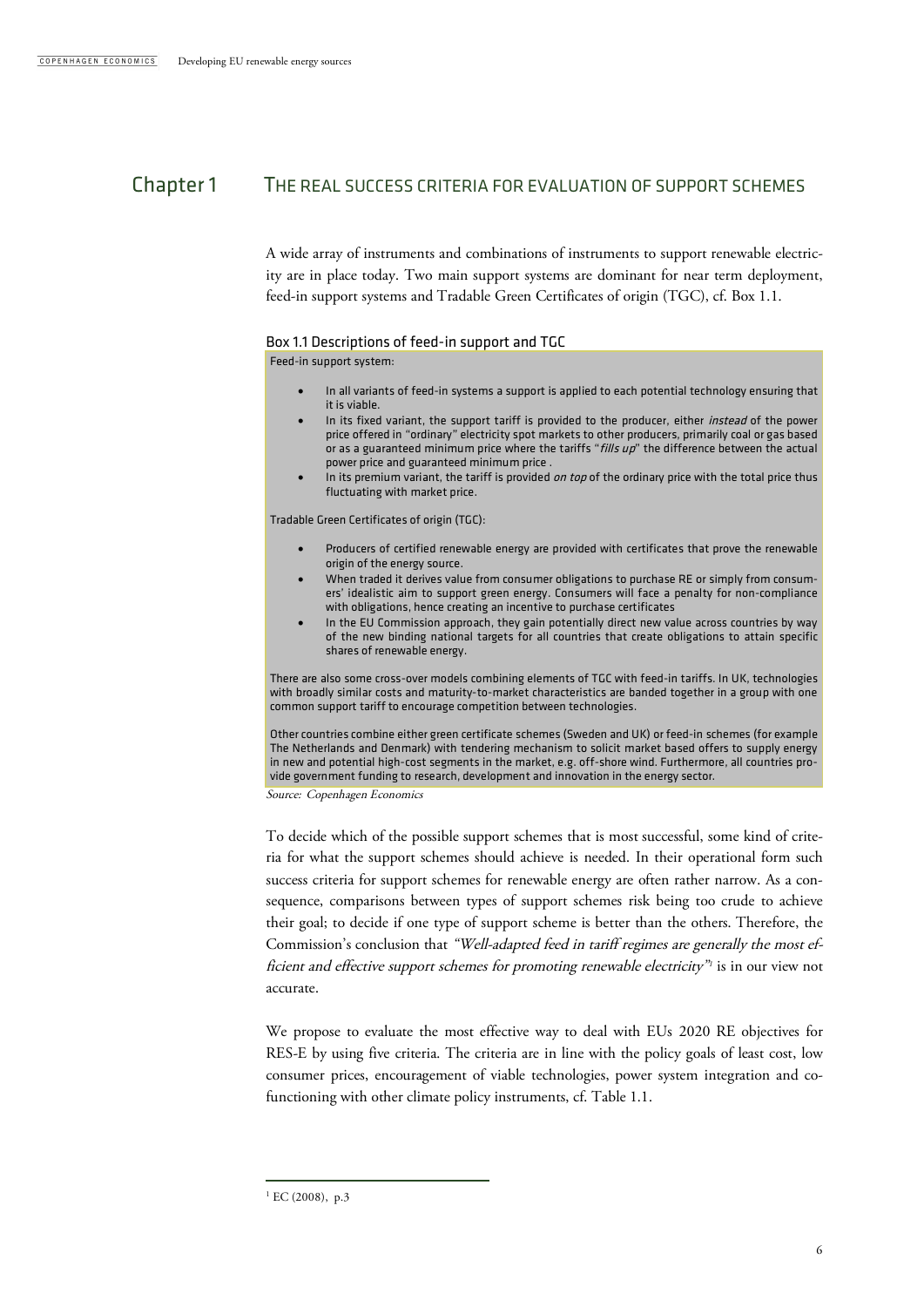|    | <b>Policy goal</b>                                                  | <b>Issues: the instrument should</b>                                                                                                                   |
|----|---------------------------------------------------------------------|--------------------------------------------------------------------------------------------------------------------------------------------------------|
|    | Least cost implementation and<br>competition in the internal market | Encourage choice of low-cost technologies<br>Provide framework for trade with high-cost countries "importing" RES from<br>low-cost countries           |
|    | System integration issues                                           | Contain supply driven volatility in spot markets<br>Avoid negative spill-over effects between energy suppliers<br>Encourage lower volatility in demand |
| ₹  | Low consumer prices                                                 | Reduce risk of financial transfers to consumers by avoiding overcompensation<br>to producers ("windfall profits") + low cost production                |
| 4  | Encouraging viable new RES tech-<br>nologies                        | Support a broad and meaningful palette of RES technologies<br>Underpin long-term and viable RES investment by reducing unwarranted un-<br>certainty    |
| 5. | policy instruments                                                  | Co-functioning with other climate Promote good interaction with ETS and other policies to encourage inter alia<br>energy savings                       |

Source: Copenhagen Economics (2008), "Best practice Climate Policies"

## 1.1. LEAST COST IMPLEMENTATION AND COMPETITION IN THE INTERNAL MAR-KET

Least cost implementation of a target for renewable energy production means that the renewable energy should be produced as efficiently as possible. However, the concept of efficiency has in past evaluations of support schemes not been applied with sufficient rigour. Furthermore, the competition in the internal market is hindered by the diverse support schemes and related administrative barriers between countries which prevent least cost implementation from a European perspective. In particular, the fact that the "directive on the promotion of the use of energy from renewable sources" describes the conditions under which trade is allowed rather than defining very restrictive conditions under which trade may be disallowed is in starch contradiction with the internal market principle, one of the most fundamental ideas of the EU treaty.<sup>2</sup>

A fundamental goal from a welfare perspective is to meet the RES-E targets as costeffectively as possible. Instruments relying on market mechanisms such as the TGC pick the low-hanging fruit and are likely to be most cost-effective. There are two arguments supporting this conclusion. Firstly, there is indeed some evidence that the overall EU 2020 target for renewable energy can be reached relying only on such relatively low-cost technologies such as on-shore wind and biomass fruit which have typical generation costs per MWh well below on-shore wind and tidal power etc. cf. figure 2.1 – and even more so photovoltaic and tidal power cf. box 1.2 – provided that trade is allowed between Member States<sup>3</sup>. Secondly, the major uncertainty as to the precise relative merits of technologies suggest that one should avoid trying to estimate the correct, long-term costs and merits of a long range of competing technologies, i.e. avoid to "pick the winners in advance" by offering technology-specific subsidy schemes such as feed-in tariffs since it may incentivise more costly technologies.

<sup>2</sup> DLA Piper (2008).

 $3$  Econ (2007).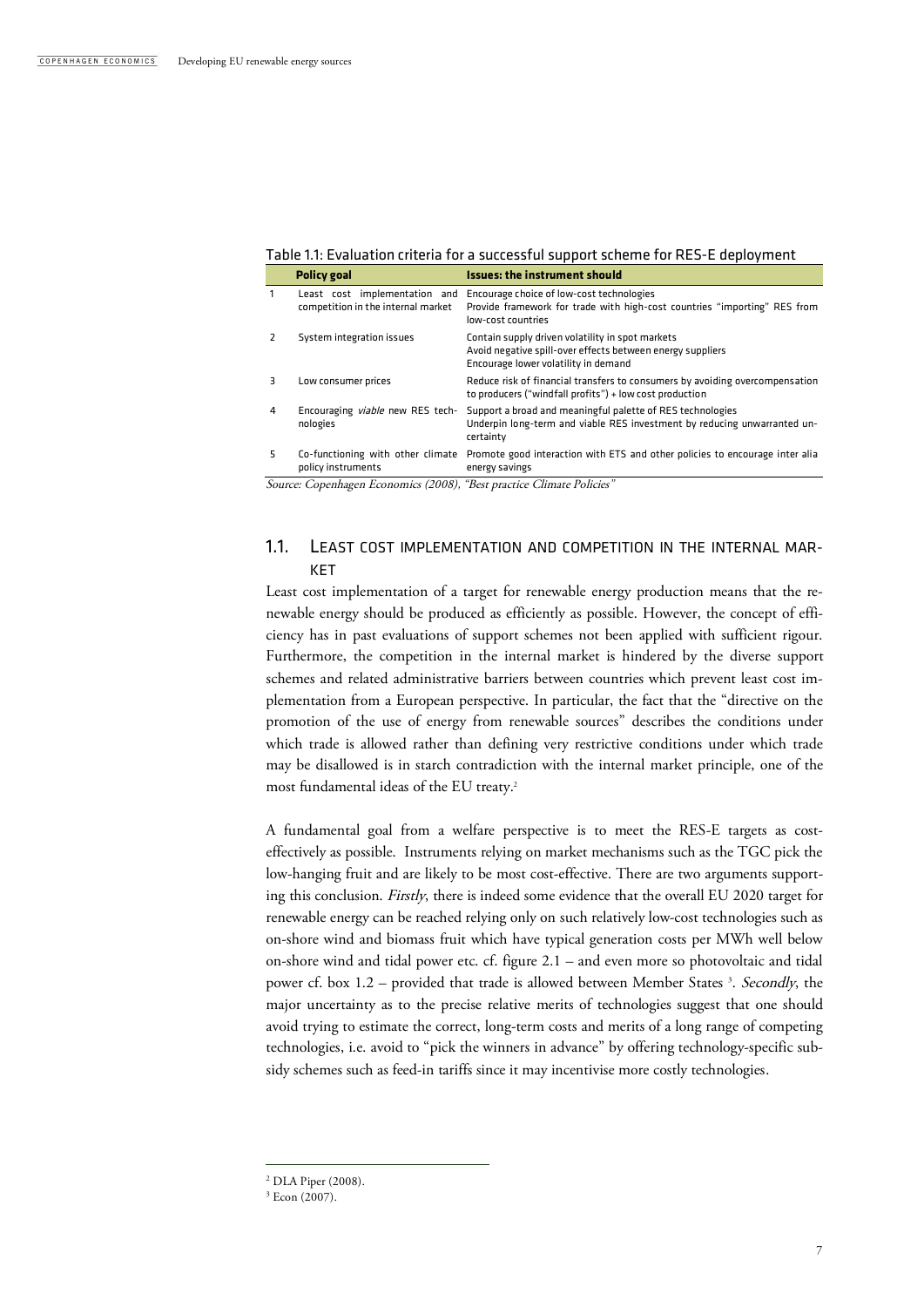

Figure 1.1 UK study on generation costs of for different electricity technologies,  $\epsilon$  per MWh

Note: Costs for off-shore wind do not include investments costs associated with building the necessary grids to connect wind farms with main grids which provides a significant underestimation of the cost of off-shore wind. The data are collected in the context of exploring the generation costs in UK. Source: Parsons Brinckerhoff (2010)

While a TGC system is well suited to trade in renewable energy, feed-in systems have problems. With a Europe wide integrated green certificate market we will see RES-E production taking place where it is cheapest. The certificates will be exported to countries where RES-E production is more expensive. On the other hand, a basic premise in "feed-in countries" is that low cost producers get lower remuneration than high-cost producers. Therefore, producers may choose to produce with a more costly technology if the returns are greater, cf. Box 1.2.

Gains from a harmonised approach to renewable energy support schemes are more costefficient than other approaches. A number of studies suggest that the benefits of using a harmonised quota system, such as a European scope TGC system, are vast compared to current policies. Two recent studies<sup>4</sup> suggest that the annual savings could reach  $\epsilon$  15 billion while the EUs own impact assessment for 2008 suggest annual savings of  $\epsilon$  8 billion.

<sup>4</sup> Pöyry (2008), EWI (2009. A report focusing on joint implementation of renewable energy targets in the Baltic regions, also find sizeable gains from such trade (BDF(2009))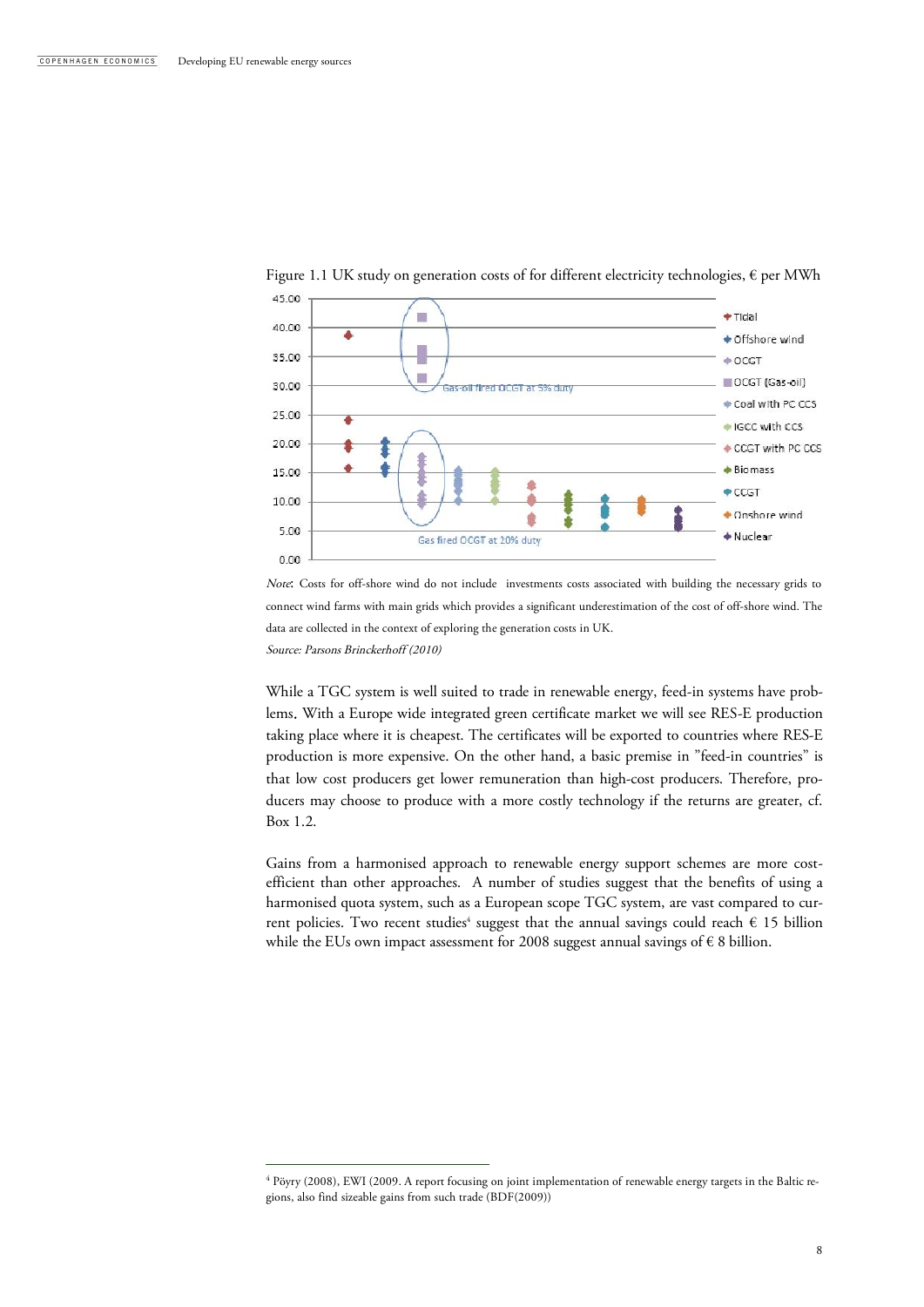#### Box 1.2 Case study: Germany – Are photovoltaic (PV) investments efficient?

The German feed-in tariffs for photovoltaics (PV) rate very well according to the Optres criteria. However taking into account an additional criterion, namely lowest possible cost, it does not stand out as a particularly sound support scheme. The feed-in tariffs for PV were €380-€540 per MWh in 2006. This could be compared to a maximum of €82/MWh for onshore wind.

The feed-in tariff has been extraordinarily effective rendering an annual 72% growth, by far the fastest growth of all RES-E technologies, cf. Table 1.2.

| Table 1.2 Growth in RES-E technology in Germany, 1997-2005 |  |
|------------------------------------------------------------|--|
|------------------------------------------------------------|--|

| <b>RES-E technology</b> | 1997 (GWh) | 2005 (GWh) | Average annual growth (%) |
|-------------------------|------------|------------|---------------------------|
| <b>Photovoltaics</b>    | 17         | 1282       | 72%                       |
| Solid biomass           | 505        | 4647       | 32%                       |
| Wind onshore            | 3034       | 27229      | 32%                       |
| <b>Biogas</b>           | 751        | 4708       | 26%                       |
| <b>Biowaste</b>         | 1062       | 3038       | 14%                       |
| Hydro small-scale       | 6772       | 7959       | 2%                        |
| Hydro large-scale       | 11696      | 11622      | $0\%$                     |

Source: Progress (2008).

It has also, under Optres' efficiency definition, been efficient under the condition that it has not provided the sellers of PV-generated electricity with any large profits. Consequently, based on Optres' criteria the German PV support is top notch. Does that make sense?

Evaluated as a means of deploying RES-E technology cost-effectively, not considering domestic employment and industry policy, we conclude that the PV-support scheme is a failure. PV is by far the most expensive RES-E production technology in use today with a production cost that is "off the chart", € 340-1260 per MWh, to be compared with e.g. onshore wind which produces at a cost of €30-80 per MWh, cf. Table  $1.3$ 

#### Table 1.3 Production costs for RES-E technologies

| <b>Technology</b>             | Cost of electricity €/MWh |
|-------------------------------|---------------------------|
| Photovoltaic                  | 340-1260                  |
| Wind onshore                  | $30 - 80$                 |
| Wind offshore                 | 45-120                    |
| Tide and wave                 | 60-130                    |
| Solar thermal electricity     | 80-230                    |
| Hydro small-scale             | $25 - 130$                |
| Hydro large-scale             | $25 - 140$                |
| <b>Geothermal electricity</b> | $30 - 90$                 |
| <b>Biowaste</b>               | $10 - 80$                 |
| (Solid) Biomass               | 40-190                    |
| (Solid) Biomass co-firing     | $25 - 75$                 |
| <b>Biogas</b>                 | $20 - 140$                |

Note: The costs are long-run marginal costs, i.e. the cost of producing an extra MWh. Source: Optres (2007), p.10.

One argument for an expensive support system like the German PV support is that deployment leads to learning effects, i.e. that the costs of electricity production through PV will fall over time due to learningby-doing. In addition, it could be the case that there are economies of scale in the production of plants, such that average costs fall when the quantity increases.

Regarding learning effects, recent empirical studies show that learning effects are often marginal. It is rather persistent research and product development that leads to decreasing costs over time and no large scale deployment is necessary to achieve that, cf.: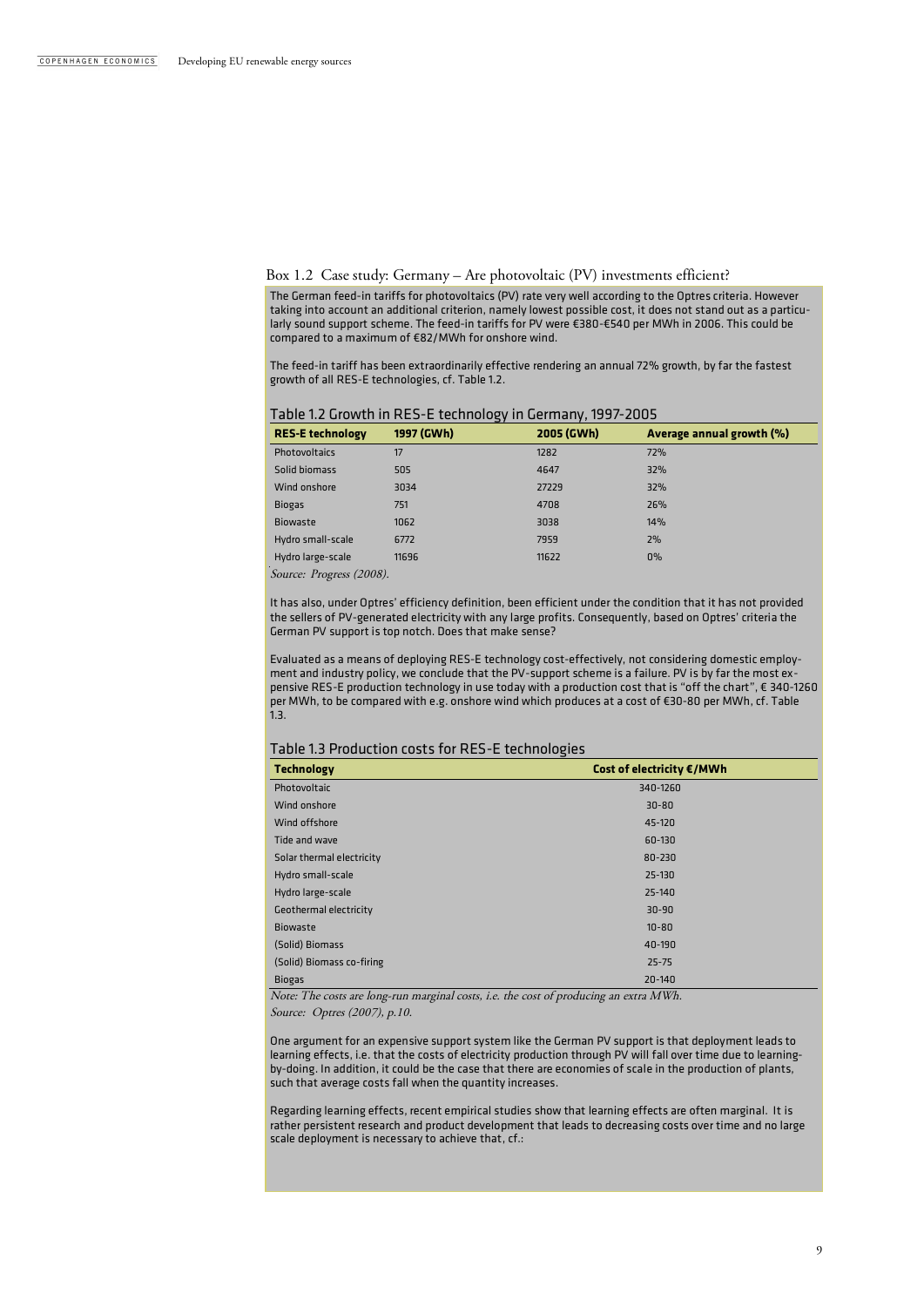"Learning derived from experience is only one of several explanations for the cost reductions in PV. Its role in enabling changes in the two most important factors identified in this study—plant size and module efficiency—is small compared to those of expected future demand, risk management, R&D, and knowledge spillovers. This weak relationship suggests careful consideration of the conditions under which we can rely on experience curves to predict technical change. "

Nemet (2006), Beyond the learning curve: factors influencing cost reductions in photovoltaics, p.11.

The economies of scale could be of greater importance, but the consistently high levels of support suggest that such effects at least do not come cheap.

Source: Progress (2008), Optres (2007), Nemet (2006).

### 1.2. SYSTEM INTEGRATION ISSUES

The fact that the renewable electricity has to be integrated into physical grids transporting electricity is important when evaluating support schemes. Deploying large amounts of a technology that is dependent on uncontrollable factors, like weather, introduces some risks that need to be kept in mind. In this context, we want to underline that renewable energy is to deliver two goods:

- $\blacksquare$  A public good (mainly "clean air" understood as no  $CO_2$ , but also less fossil fuels, less energy dependence) which should be seen in a broader EU context.
- Delivery of electricity in a local market with local suppliers and buyers.

We advocate a dual system of support recognising the double goods character with a European determined price for the green aspect and local price-setting for the physical delivery of energy to a local grid. Wind produced at the wrong time and/or wrong place will get low local prices as it serves limited real function, cf. Box 1.3. Windmills on the moon will help no one, so to speak.

With this perspective in mind TCG is the best long term solution with the feed-in premium also being useful. The point is that they offer a support which is a supplement to the market price while the fixed feed-in tariff provides support completely removed from the actual price formation in the market and the actual physical state of the power system for which the energy is produced. This may provide incentives to develop energy in the wrong time and place, cf. Box 1.3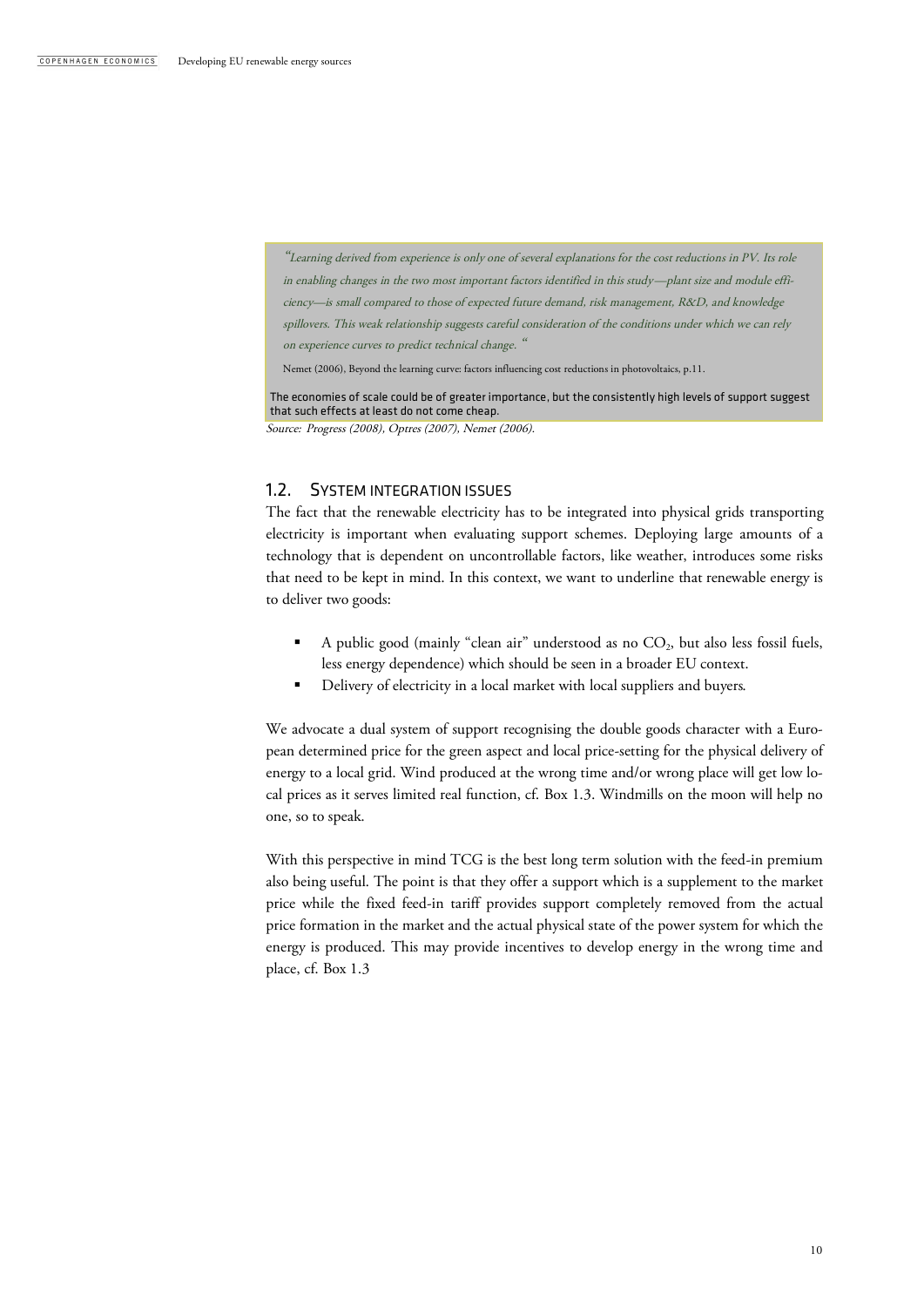#### Box 1.3 Denmark - Wind power and system integration

Wind power is the largest RE power generation technology in Denmark with the share to increase further. Its large share of total power supply creates some problems regarding the match between supply and demand for electricity, also putting pressure on the grid system. Already today, in conjunction with other factors, it drives occasionally power prices below zero in Western part of Denmark where most wind mills are concentrated.

There are at least three problems with a large share of wind power. Firstly, the wind does not necessarily blow when the demand for power exists. When electricity production surpasses demand prices plummet, which typically happens during the night when demand is low. This leads to a lower average value of one MWh from wind power than of one MWh from power produced with a controllable technology. Secondly, since wind power generation exceeds power demand in some hours, a grid structure with an excessive transmission capacity for exports of electricity is required. In effect, this necessitates larger investments in grids than would have been necessary with a power generation technology that is more able to match demand. Thirdly, the uncontrollable volatility of the wind generation challenges the task of balancing the grid, as wind forecasting is not error-free. These problems all increases with increased deployment of wind power.

Figure 1. shows wind power production in Denmark West in a prospective situation where the share of wind power has increased further to 50 per cent<sup>5</sup> of total yearly demand while demand structure is derived from data in a recent historical week. Essentially, it suggests that we will see periods where the sole production of wind power exceeds the entire consumption of energy in the region (area with circle in figure 1). At the same time, there will be hours during normal weeks, where lack of wind will produce shortfalls of electricity. Essentially, Figure 1., illustrates the high volatility of wind power. This derived demand for grid investments is a hidden cost of wind power expansion which is routinely omitted in traditional analysis of costs of RES expansion and comparisons of RES support schemes.



Figure 1.2 Power consumption and demand with 50 per cent wind share

Source: Copenhagen Economics, Energinet.dk

<sup>5</sup> A share of 50 per cent of wind in the Danish power system was in fact included in a Danish policy note from 2007 (Ministry of Transport and Energy(2007))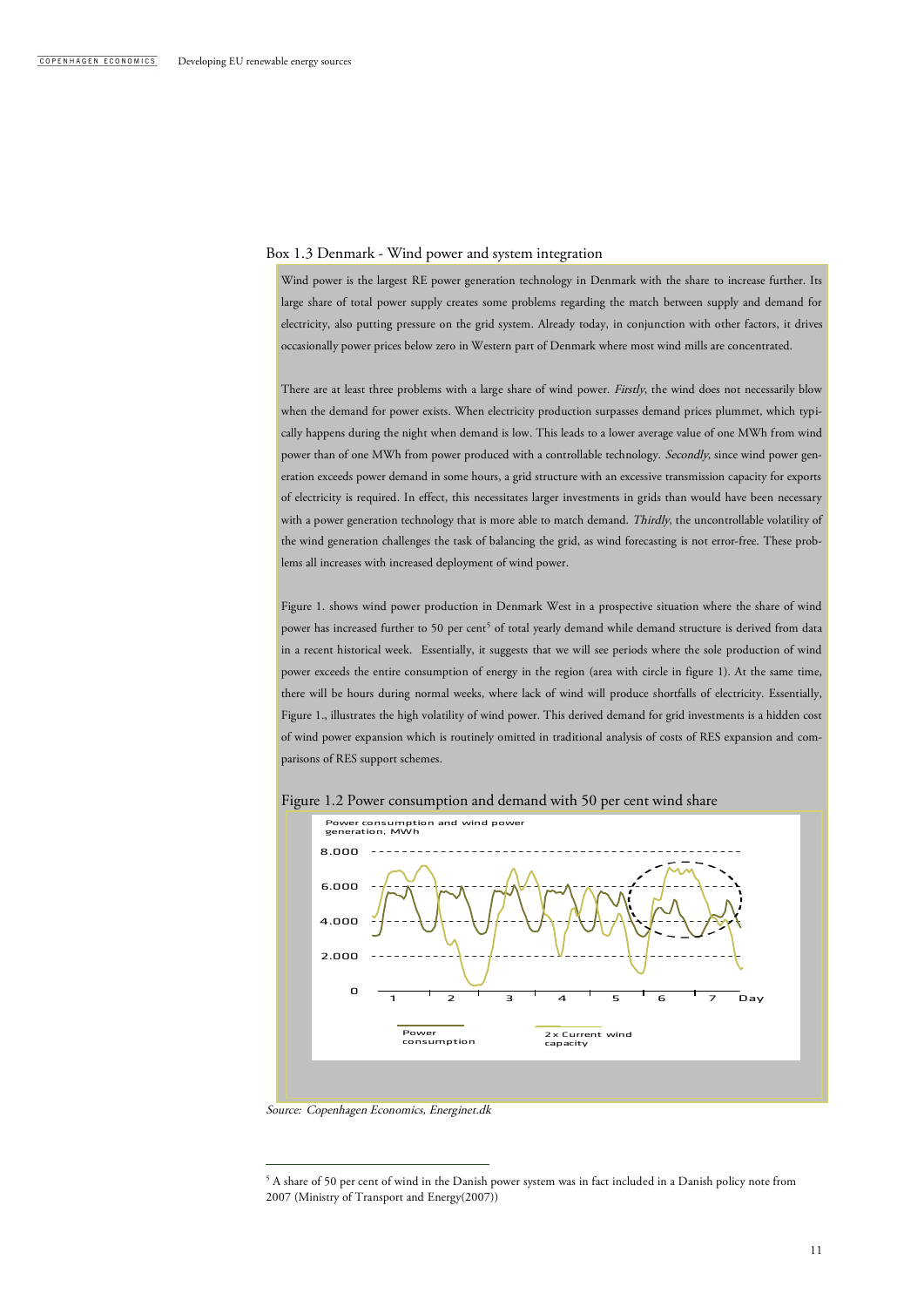### 1.3. LOW CONSUMER COSTS

While it is generally recognised that TGC has the best potential for reducing overall generation costs for renewable energy, the schemes have been criticised for leading to higher cost for consumers and large rents to the producers. The mechanism that creates these rents is that the support level is set at the marginal price, reflecting that the price for TGC is set to the level at which the most expensive unit is sold. The price of the last unit is hence typically set by the most expensive power generation technology which may provide profits to less expensive technologies, such as hydropower.

This is potentially a non-trivial issue, with the EU Commission estimating a windfall profit of up to 30 billion annually in 2020 by using a harmonised quota scheme for this purpose with a potentially lower estimate. <sup>6</sup> This surplus of compensation represents a transfer of financial resources from consumers to suppliers which could in principal be avoided by feedin systems that suggest that wind fall profit should not be seen as a service problem.

However, we put forward four arguments all suggesting that windfall profits should not be seen as a serious problem.

Firstly of all, the rents from low-cost production such as hydropower and windmills in good positions can be extracted by tenders or rent taxation. In addition, even in the absence of any discussion of the trade of renewable energy, Member States will have an interest in taxing rents from low costs hydro producers (and on-shore windmills in good locations). They will in the coming years reap windfall profits from the rise in the price of fossil fuel based electricity, driven by stringent climate policy.

A natural parallel to the above discussion is production of oil in the North Sea. Denmark, among others, does not prevent drilling operators from selling the oil produced at the world market price but have put in place tax systems that link the level of taxation to the oil price, allowing investments of operators to respond to oil prices. The same principle should apply to inter alia hydropower. If carbon prices go up, then marginal investments in hydropower become more profitable for society, and we need RES-E support systems that allow for that. By contrast, increased net revenues from existing production could be wholly or partly neutralised by way of taxes and/or concession systems.

Secondly, rents are not equal to costs to society: they are transfers between citizens and enterprises which do not directly affect overall economic welfare. Consumers as a whole are shareholders of the benefiting companies, so excess profits are mostly an issue of moving incomes between different consumers.

Thirdly, it is noteworthy that the producers that have comparative advantages through controlling advantageous natural resources are often governmentally owned, implying that their profits are returned to the government also without rent taxation.

<sup>6</sup> EREF (2008).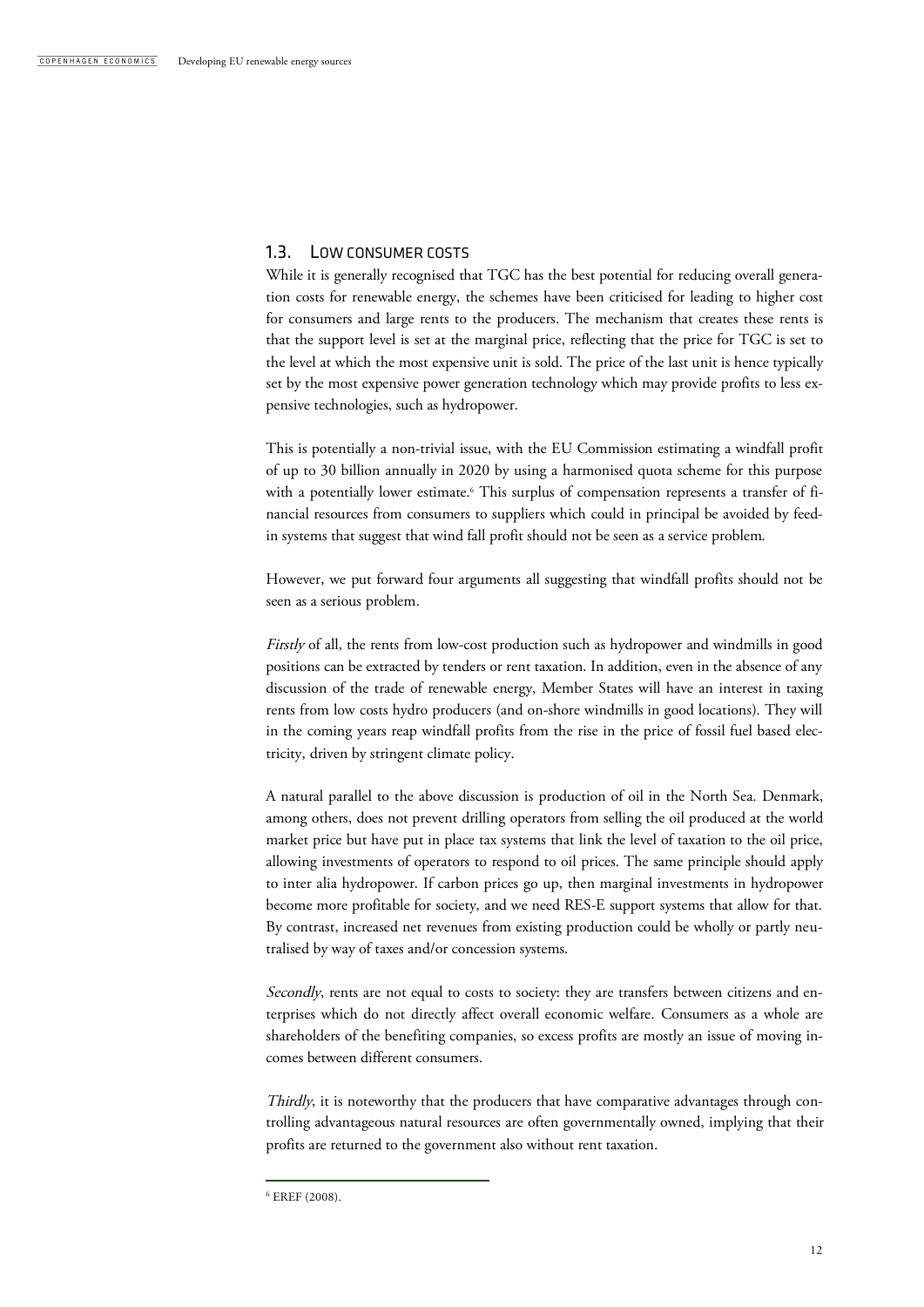Fourthly, with more integration and trade, more of the demand for renewable electricity can be provided at low cost. Hence the marginal cost will drop, and as consequence so will the windfall profits. On study suggest that the reduction of real costs associated with trade and technology neutral support is far higher than the possible non-neutralised producer surpluses<sup>7</sup>.

#### 1.4. ENCOURAGING VIABLE RENEWABLE ENERGY

The encouragement issue can be seen as two separate issues; first, if there is *confidence* among investors that renewable energy will be viable to produce and sell in the market and second, if the palette of renewable energy sources is broad enough.

As regards the general *confidence issue* the development of renewable energy has for many years been held back by low prices of fossil fuels as well as weak legal commitment to develop renewable energy systems. The feed-in tariffs, often with generous support levels, have in this context been a strong historical instrument to support renewable energy by providing legally guaranteed financial subsidies to newly deployed installations typically for decades ahead. By contrast, existing TGC has operated at a purely national basis, and weak or nonexisting obligations on consumers to buy green energy may have provided a less stable investment climate.

However, a lot of renewable energy sources will be viable without any specific additional support given a strengthened ETS while Member States at the same time have to respond to binding and ambitious legal targets for renewable energy. If these are enforced vigorously, then either system should provide certainty that demand for renewable energy will increase in the coming years for the EU market as a whole.

The concept of investor certainty should also be understood broadly. Yes, a fixed feed-in support system can provide a very high level of certainty that a given project in a given year, will receive sufficient income over its life time to make it viable for the investor. But it does not provide safety about the future viability of that technology. Over the next decades, subsidies for each technology are subject to specific negotiations; the outcome of which may be difficult to predict. Finally, more certainty for some players in the energy market such as RES producers, may have to paid for by more uncertainty for others such as producers of traditional energy sources. Increased uncertainty could reflected in higher power prices and less investments for example in clean coal technologies. A prime example is fixed feed-in tariffs and priority access for wind energy that leads to more volatility in power markets as described above. Providing safety for certain investors is very seldom a "free lunch" for society as a whole.

Achieving a broad palette of technology platforms has also been forwarded as an independent criterion for a successful renewable energy policy. So where does that leave us with re-

<sup>7</sup> Pöyry (2008), page 15.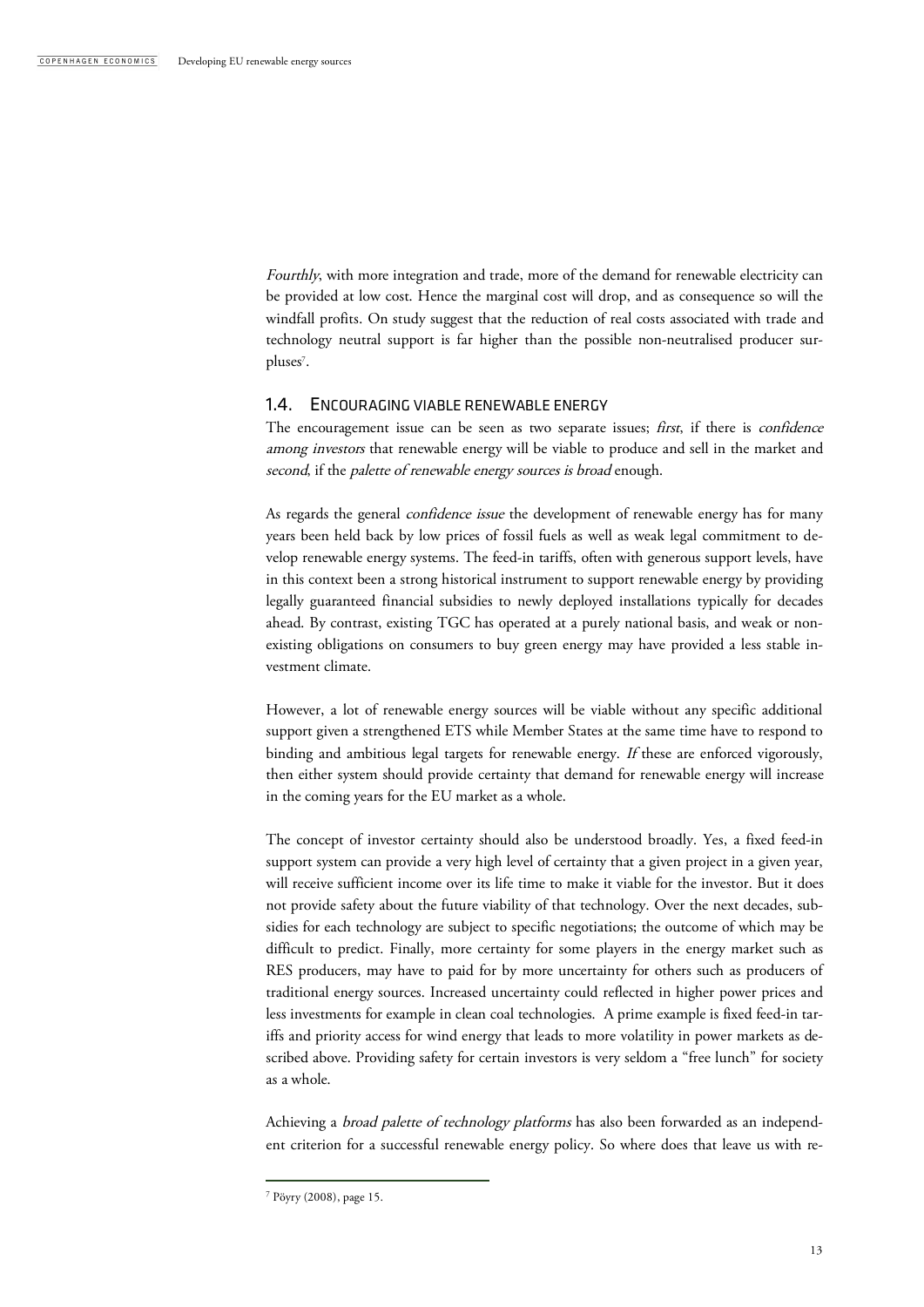spect to the support mechanism to be put in place? Projections show that hydropower, windmills and biomass will be the staple of renewable energy sources over the next decade. 8

In order to achieve an even broader palette of technologies, there may be a case for supporting future technologies that are far from being mature today. With this perspective in mind, both IEA (2008) and Optres (2007) define an effectiveness indicator as the ratio of actual new deployment to additional realisable potential technical deployment<sup>9</sup> as illustrated in Figure 1.. The actual deployment in 2003 is the difference between the columns B and A while the additional total realisable potential is illustrated by the column C. The more of the additional potential actually realised, the more effective the support scheme. This approach has the advantage that it takes account of country-specific effects by comparing the deployment to the country-specific potential.



Figure 1.3 Example of the effectiveness indicator for a RES-E technology

Source: IEA (2008b) p.89

Using the effectiveness criterion as defined requires some careful consideration of a number of factors. First, a realisable RES-E potential does not imply that it should be realised, exploitation of marginal RES-E technical capacity results in costs that are not proportionate with benefits. One of the benefits with a TGC scheme is that some of the expensive potential RES-E, e.g. early deployment of photovoltaic solar power, will be left unrealised and be substituted by trade with more cost-efficient technologies abroad to reach predefined goals. Thus, exploitation of technical capacity can never be a success criterion of its own.

Second, the effectiveness is evaluated per technology while it is the aggregate RES-E generation that really counts. A market based support scheme, e.g. TGC, leads to an efficient mix of technologies and attainment of objectives while a rigid fixed support scheme requires forecasts of demand and supply in order to be calibrated correctly. Such a system is both administratively burdensome and gives rise to regulatory uncertainty.

<sup>8</sup> See for instance EWI (2009).

<sup>9</sup> Optres (2007), p.33.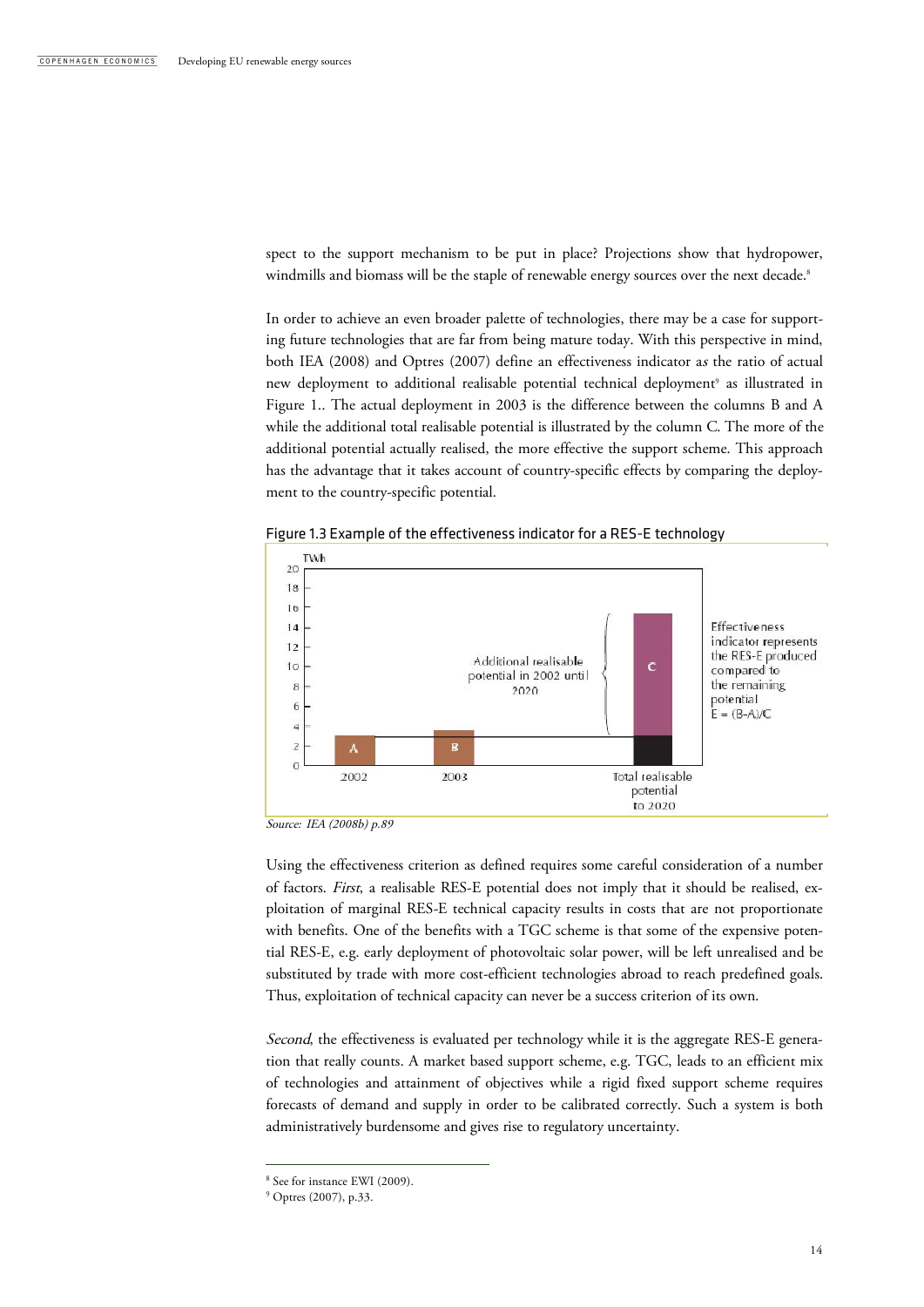Third, a general point about support to renewable electricity generation technologies is that the support has many purposes; from supporting research in new technologies to accelerating deployment of mature technologies.

In line with the International Energy Agency, we suggest that different support systems are needed for the different purposes cf figure 1.3. Mature technologies such as hydropower and on-shore wind are largely profitable with the levels of carbon pricing via the "ETS allowances" foreseen for the EU in the electricity markets over the next decade, particularly with a bit more stringent carbon constraints. These technologies are placed to the very right in the figure as being close to the market. Potentially, additional and marginal support can be achieved by technology-neutral TCG. At the other end, we have support to basic research which is often receiving large public funding and where the benefits are often distributed free of charge. Second and even third generation biofuels are examples here. In between are technologies still in "development" which may need "demonstration project funding", more advanced in "high cost-gap" such as PV which can be supported for example by tender mechanisms (where a fixed volume is purchased from the producer who is willing to produce it at the lowest cost). Finally, we have "low cost-gap" technologies that may require some technology specific subsidy above the level of what TCG can provide, which could be provided by a premium feed in tariff system for example for off-shore wind perhaps also with a total cap of production to contain costs.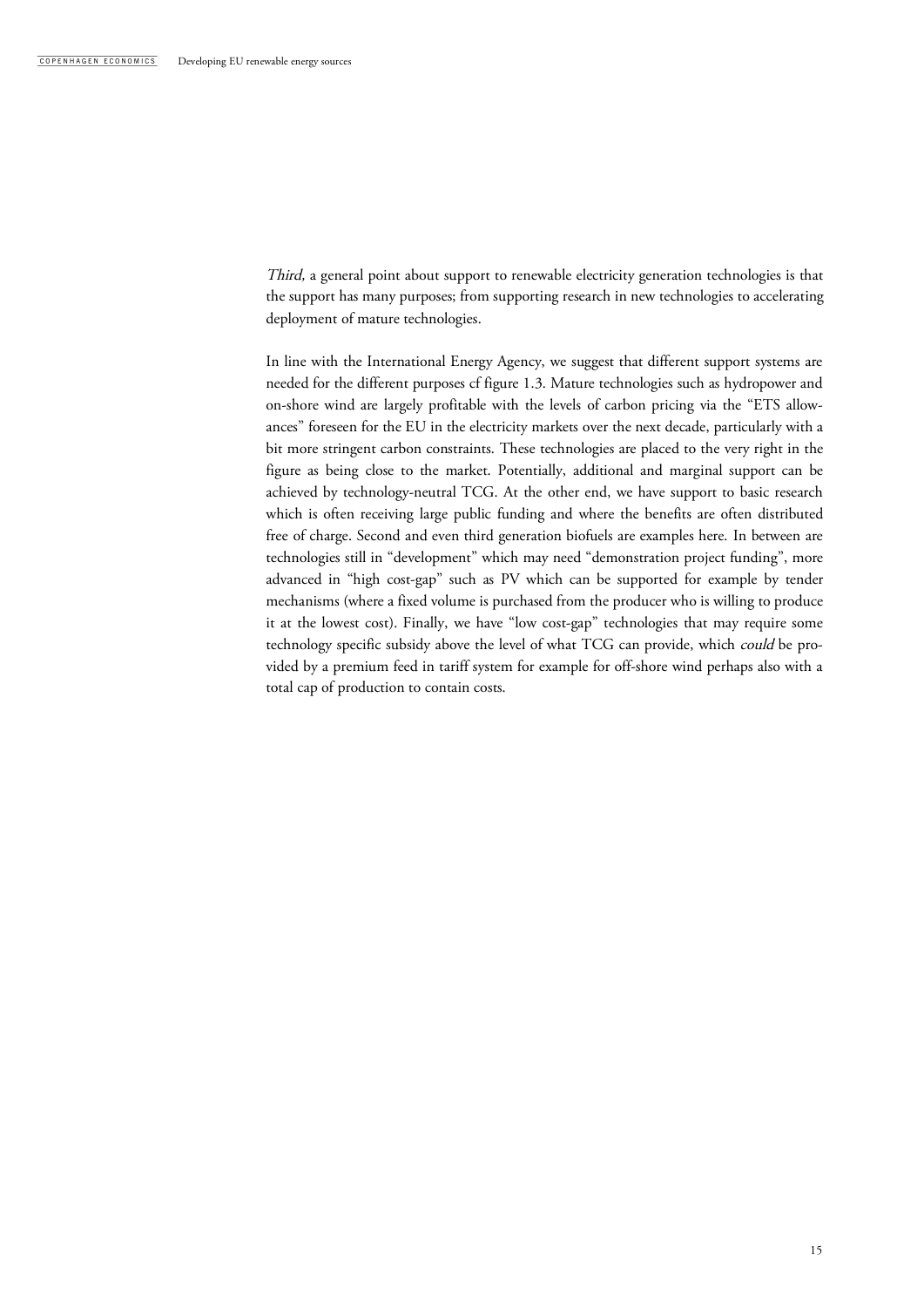

#### Figure 1.4 Link between maturity of technology and suitable support instrument

1.5. CO-FUNCTIONING WITH OTHER CLIMATE POLICY INSTRUMENTS

The role of support instruments for renewable electricity sources is basically to close the gap between what the new and strengthened ETS may provide and the target being set for renewable energy as a share of total electricity. With a TGC system, the support for renewable energy will in theory be equal to the cost-gap of the marginal option to the electricity price while with a fixed feed-in system; the support needs constantly to be reset by government action to close the gap.

For example, underestimation of how much the ETS system helps renewable energy producers leads to an excess supply of renewable energy through too high feed-in support tariffs and vice versa. So TGC and premium feed-in systems is the best match with the ETS system.

Another aspect of co-functioning is that energy savings compete with renewable energy as the best instrument to help reduce  $CO<sub>2</sub>$  emissions and enhance energy security. Within the constraints of having set legally binding renewable energy targets, we find that TGC has the best fit in terms of automatic adjustments to the effects of energy savings. With higher energy saving than expected, the need for renewable energy decrease as the target is determined as a share of total energy consumption. With a TCG system this happens automatically: energy savings drive down the price of  $CO<sub>2</sub>$  allowances and hence also the marginal support to renewable energy, while support levels stay unchanged with feed-in systems, cf. Figure 1..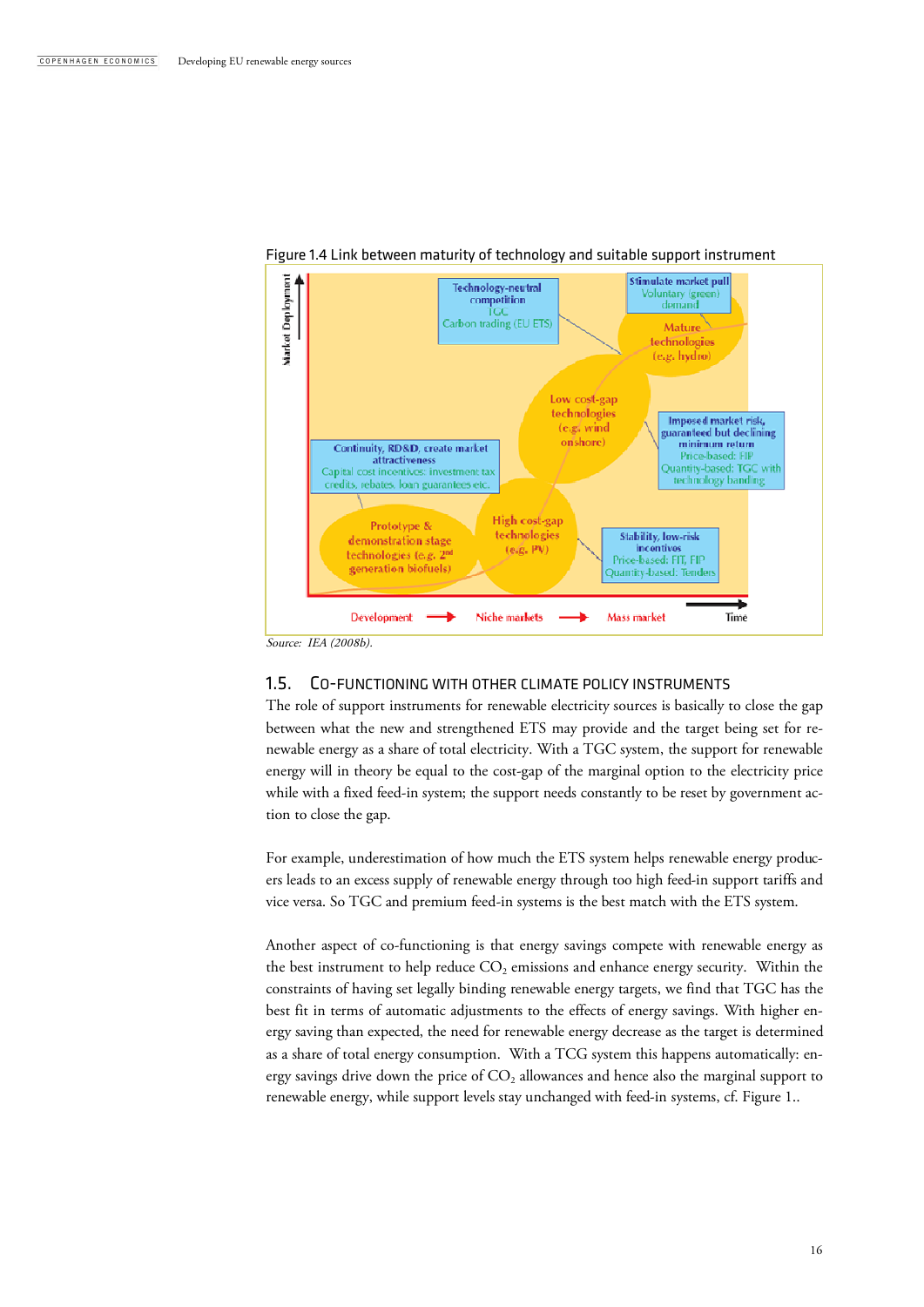



Source: Copenhagen Economics.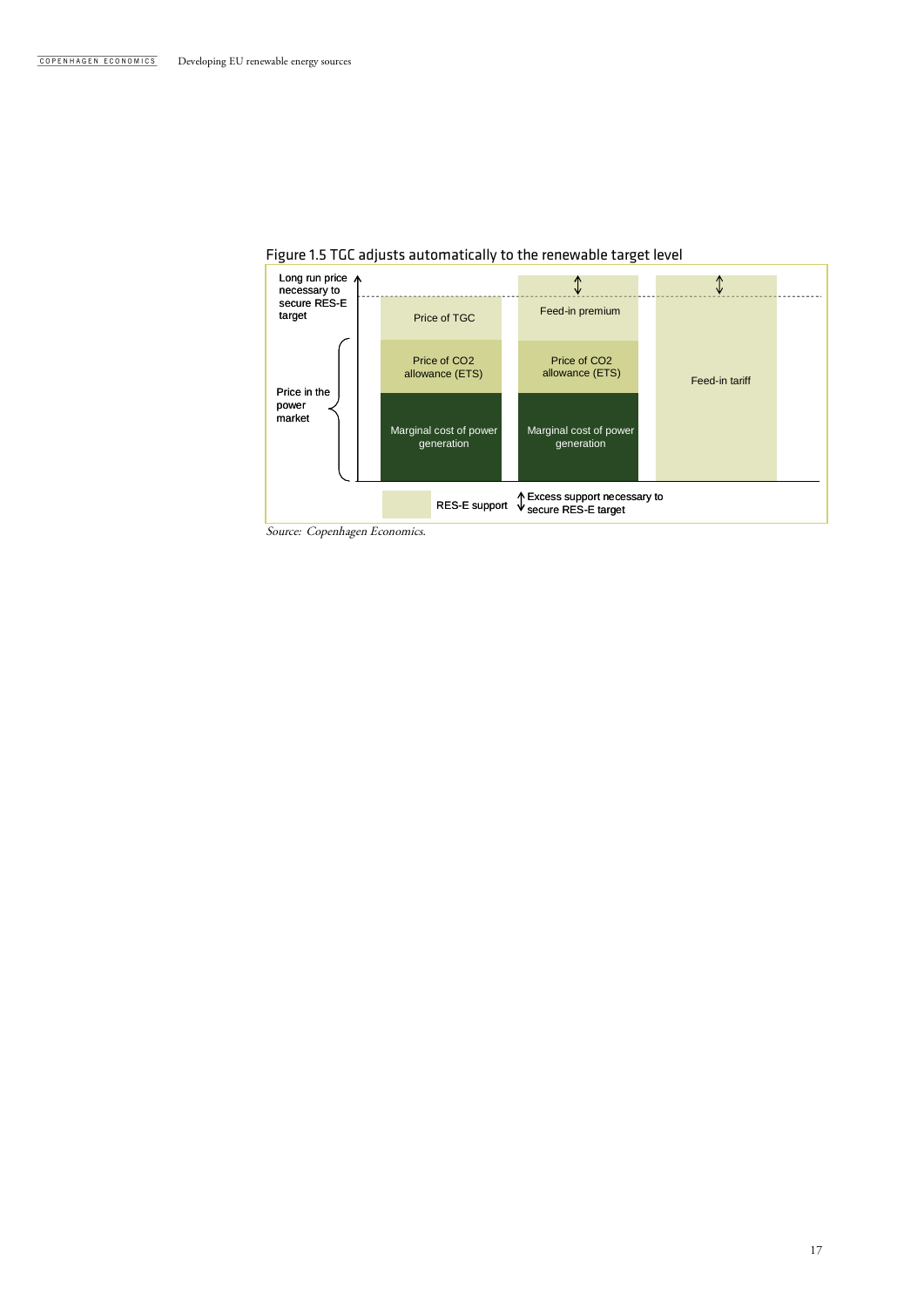# Chapter 2 PROJECTED RES TRADING: THE POLICY PERSPECTIVE

#### 2.1. MODEST RES TRADING PROJECTED

During the first months of 2010 all Member States have submitted their forecast of their ability to reach their target share of renewable energy and to what extent they envisage to make use of the cooperation mechanisms in the directive. A review of the forecasts shows that eleven Member States consider using cooperation mechanisms with focus on joint projects whereas seven Member States also express interest in statistical transfers. In addition, four Member States note that they may use cooperation mechanisms to develop energy in third countries. In conclusion, some interest has been shown although the administrative framework for cooperation mechanisms is not set yet.<sup>10</sup>

The trade that may take place is however not of great significance. The forecasted deficit of renewable energy adds up to less than 1% of the total renewable energy produced if the directive's target is met. The surpluses from Member States overreaching their targets are somewhat larger, around 2% of the production needed in 2020. Hence, even if the cooperation mechanisms are used, current support schemes will not lead to any extensive trade and therefore also not to any large cost savings.

### 2.2. RES TRADE: GOOD OR BAD?

An important aspect of the interpretation of the possible trade, given the forecasts, is whether the surpluses seen in many Member States are due to comparative advantages in production of renewable energy or if the surpluses are simply the result of (too) generous support systems. An illustrative example is the case of Germany, which is projected to have the second highest surplus in absolute numbers (exceeded only by Spain). Their surplus relative to their target is forecasted to be close to 20 GWh in 2020<sup>11</sup> while their production of electricity from photovoltaics is projected to be 32 GWh.<sup>12</sup> Therefore, all trade from Germany in 2020 may arguably be photovoltaic energy, being their marginal and most expensive power production.<sup>13</sup> This is clearly a consequence of the German support system and not of any comparative advantage relating to sites for extracting solar energy. Indeed, in EUs Commission original impact assessment of the climate and energy and climate package, Germany would be a net importer, not net exporter, of green electricity cf. figure 2.1.

<sup>&</sup>lt;sup>10</sup> EC (2010), Summary of the Member State forecast documents, available at

http://ec.europa.eu/energy/renewables/transparency\_platform/forecast\_documents\_en.htm.

<sup>&</sup>lt;sup>11</sup> Germany stated a surplus of 1700 ktoe. The conversion factor is: 1 ktoe =  $11.63$  GWh.

<sup>12</sup> EPIA (2009) p.29.

<sup>&</sup>lt;sup>13</sup> In 2006, the subsidy to photovoltaics was 380-543 €/MWh to be compared to 72-150 €/MWh for geothermal energy or 80-110 €/MWh for biomass and biogas, cf. Optres (2008).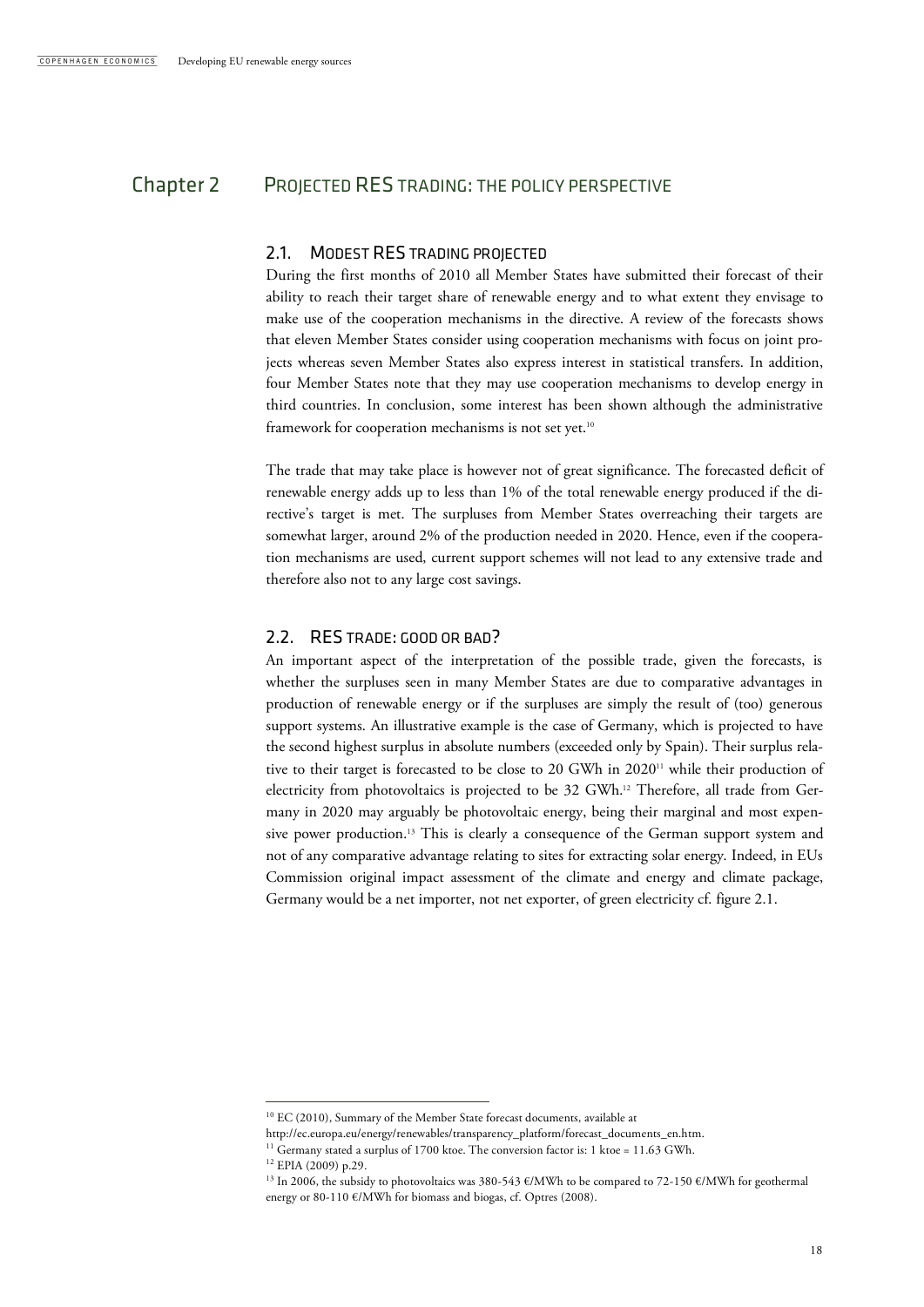

# Figure 2.1 RES share of final energy consumption in selected countries of North West

Note: The shares are shown with and without trade of renewable energy. Without trade the shares correspond to the RES target cf. the RES Directive

Source:Capros, P., L. Mantzos, V. Papandreou and N. Tasios (2008), Model-based Analysis of the 2008 EU Policy Package on Climate Change and Renewables

The imbalance between projected wind power generation and underlying economic potential is also apparent in figure 2.2, underlying the risk of major distortions in EU power market. Again focusing on Germany, which in a number of projections due to high support schemes are expected to increase wind power, indeed has low potential for low cost on-shore Wind power, and indeed also for off-shore wind where UK, Ireland has much better opportunities. The imbalances between economic potential and projections indicated the failings of an EU energy policy that forgotten on the importance of the internal market in helping attaining policy objectives. While we would not like to overemphasise the importance of exante calculations of ex-ante comparative advantage, such analysis do suggest that a review of EUs policies towards RES goals are warranted.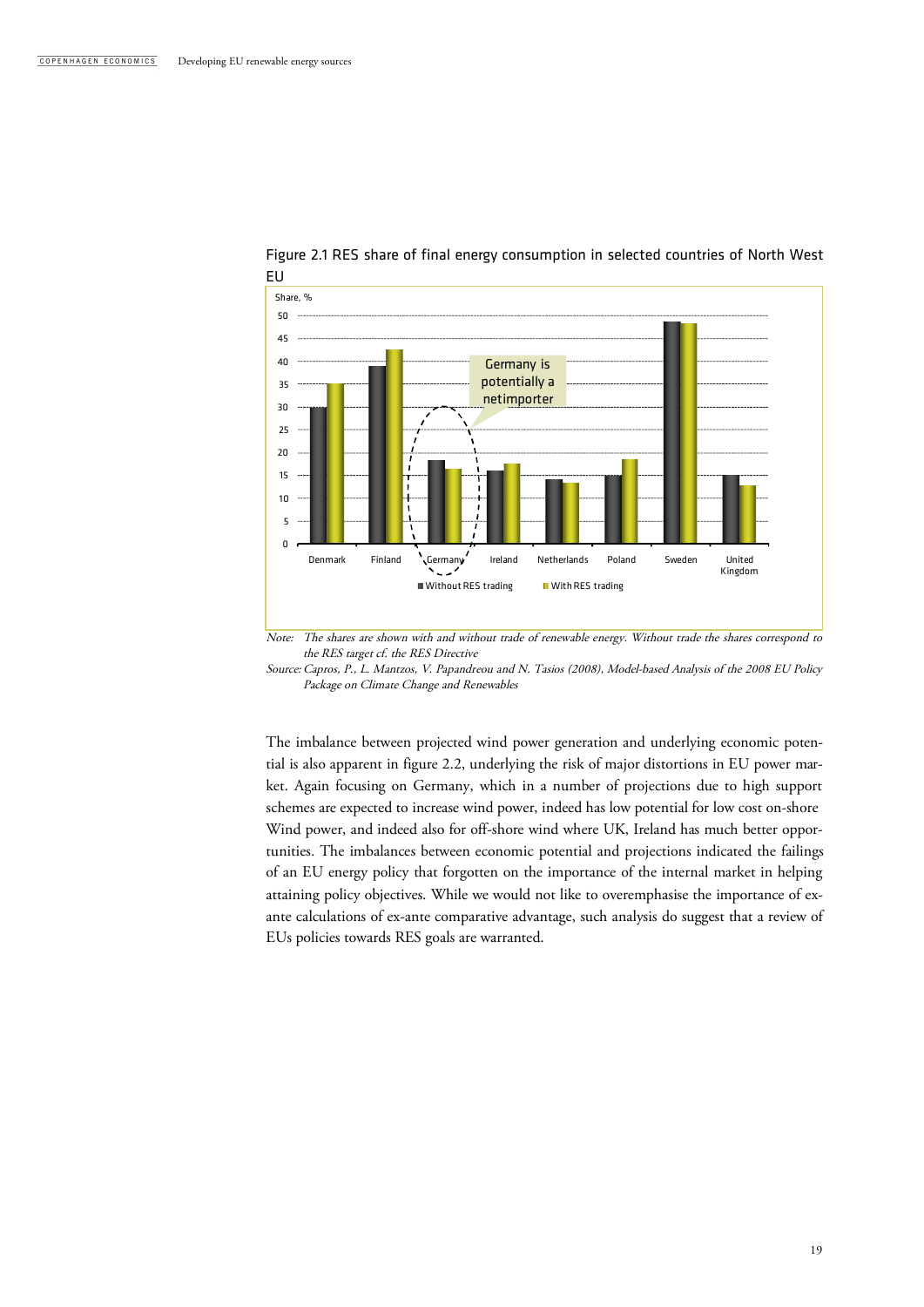



the coast level of 5.5 euro cent / kwh are within economic potential

Source:Capros, P., L. Mantzos, V. Papandreou and N. Tasios (2008), Model-based Analysis of the 2008 EU Policy Package on Climate Change and Renewables, European Environment Agency (2009), Europe's onshore and offshore wind energy potential

### 2.3. THE WAY FORWARD: POLICY AND POLICY ADVICE

In the light of the limited prospects for gains from trade under the current support schemes and given the shortcomings of past evaluations of support schemes some fundamental questions and research topics emerge. We have defined two such questions of overall importance:

- 1. How can support schemes be evaluated in a broader and more comprehensive way than has been done so far helping long term reform? Especially, we expect that focusing on the gains from trading will potentially shift the conclusions concerning which type of support scheme has the greatest potential to lead to cost-effective deployment of RES-E capacity over the longet term
- 2. What can be done to exploit trade-based opportunities for compliance within the existing RES Directive in a near term perspective?

In our view, a promising approach to gain more insight in these topics would be to develop a model that can be used to estimate the gains of a common TGC market while combining that with complimentary instruments where relevant. Under the current RES directive trade is voluntary and there are mechanisms both for statistical transfers and joint projects between Member States.<sup>14</sup> The voluntary nature of trade under the current directive necessitates a forward looking approach to take into the national action plans that will be submitted to the Commission. With such a model, a set of scenarios could be developed and analysed to demonstrate the specific features of TGC that are not fully captured in hitherto published evaluations, namely:

<sup>&</sup>lt;sup>14</sup> See article 6 through 8 of the EC (2009)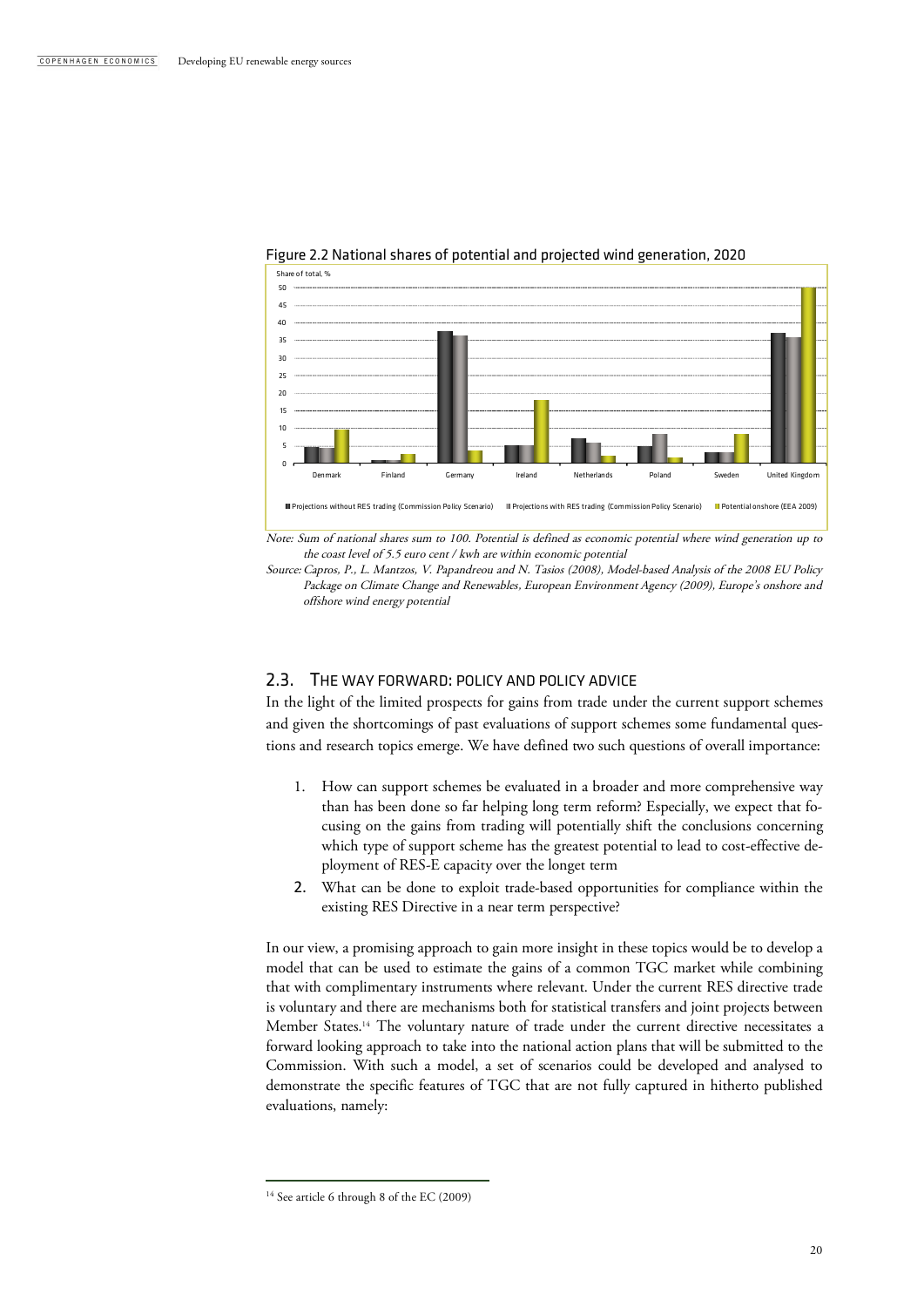- Low cost generation, due to optimal location of capacity and by way of trading opportunities
- Low consumer prices in conjunction with rent taxation
- Encouragement of viable new RES technologies as money saved from expensive deployment of non-mature/non-viable technologies are spend on R&D
- System integration as TGC better than fixed feed-in systems punish technologies (wind) that are put up in areas and hence with the consequence that high amounts of power are supplied out of sync with market demand
- Co-functioning with other climate instruments: more tight climate policies (fewer allowances) or weaker general economic conditions (falling energy demand) automatically feeds in the pricing of TGC in a more productive way than feed-in tariffs

As regards the near future, it is worth considering whether a more harmonised EU approach could be accelerated in support areas where international co-operation is highly needed now. A prime example is off-shore wind located between the member states. In addition to more equal support rates to reduce distortions of competition, financing of the necessary grid investments between countries as well common rules for crediting the produced electricity against national RE-targets could be on the agenda.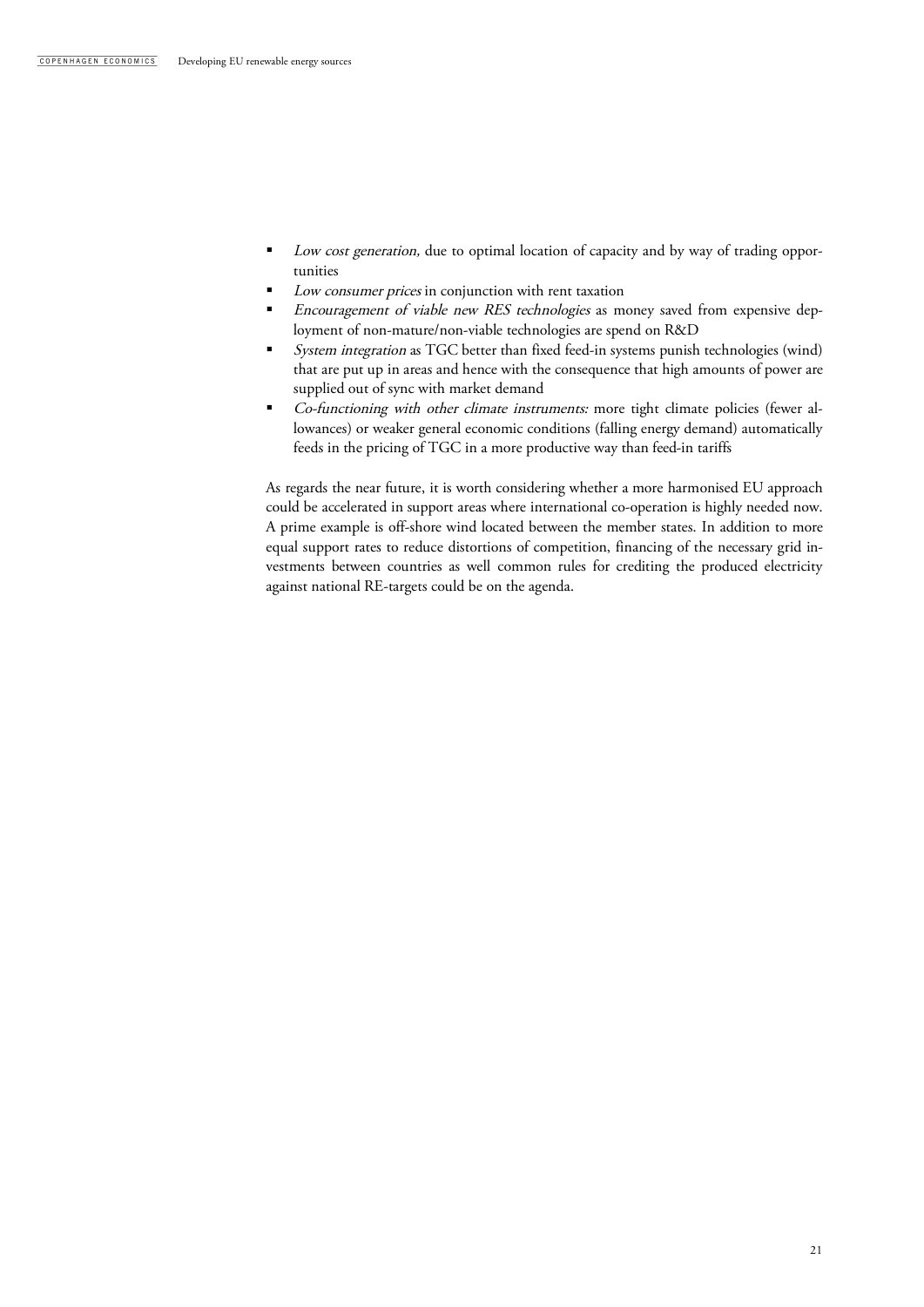# **REFERENCES**

Baltic Development Forum (2009), "Energy perspectives for the Baltic Region"

Canton et al (2010), "Support schemes for renewable electricity in the EU", Economic Papers 40, European Commission

Copenhagen Economics (2008), "Improving EU Climate Policy", report for the Dutch ministry of Economics

DLA Piper (2008), "Legal opinion for RECS International on the cross-border trade and redemption of renewable energy under the existing and proposed EU legal framework"

EC (2008a), Commission staff working document: "The support to electricity from renewable energy sources", Commission of the European Communities

EC (2008b), Commission staff working document: "Impact Assessment", Commission of the European Communities

EC (2008c), Commission staff working document: "Annex to the Impact Assessment", Commission of the European Communities

EC (2009), "Directive 2009/28/EC on the promotion of the use of energy from renewable sources", Official Journal of the European Union

EC (2010), "Summary of the Member State forecast documents"

Energimyndigheten (2007), "Förnybar el med elcerti? kat"

Energimyndigheten (2009), "Energimyndighetems föreskrifter om elcertifikat"

EPIA (2009), "Solar Europe industry initiative (SEII)", Solar Europe Industry Initiative

EREF (2008), "Press Declaration 19th of November 2008"

EREF (2009), "Prices for Renewable Energies in Europe: Report 2009"

Eurelectric (2008), "Reaching EU Res Targets in an Efficient Manner- Bene? ts of trade", Union of the Electricity Industry

Europeiska Gemenskapernas Kommission (2008), "Europaparlamentets och rådets direktiv"

EWI (2009), "European RES-E policy analysis", Institute of Energy Economics at the University of Cologne